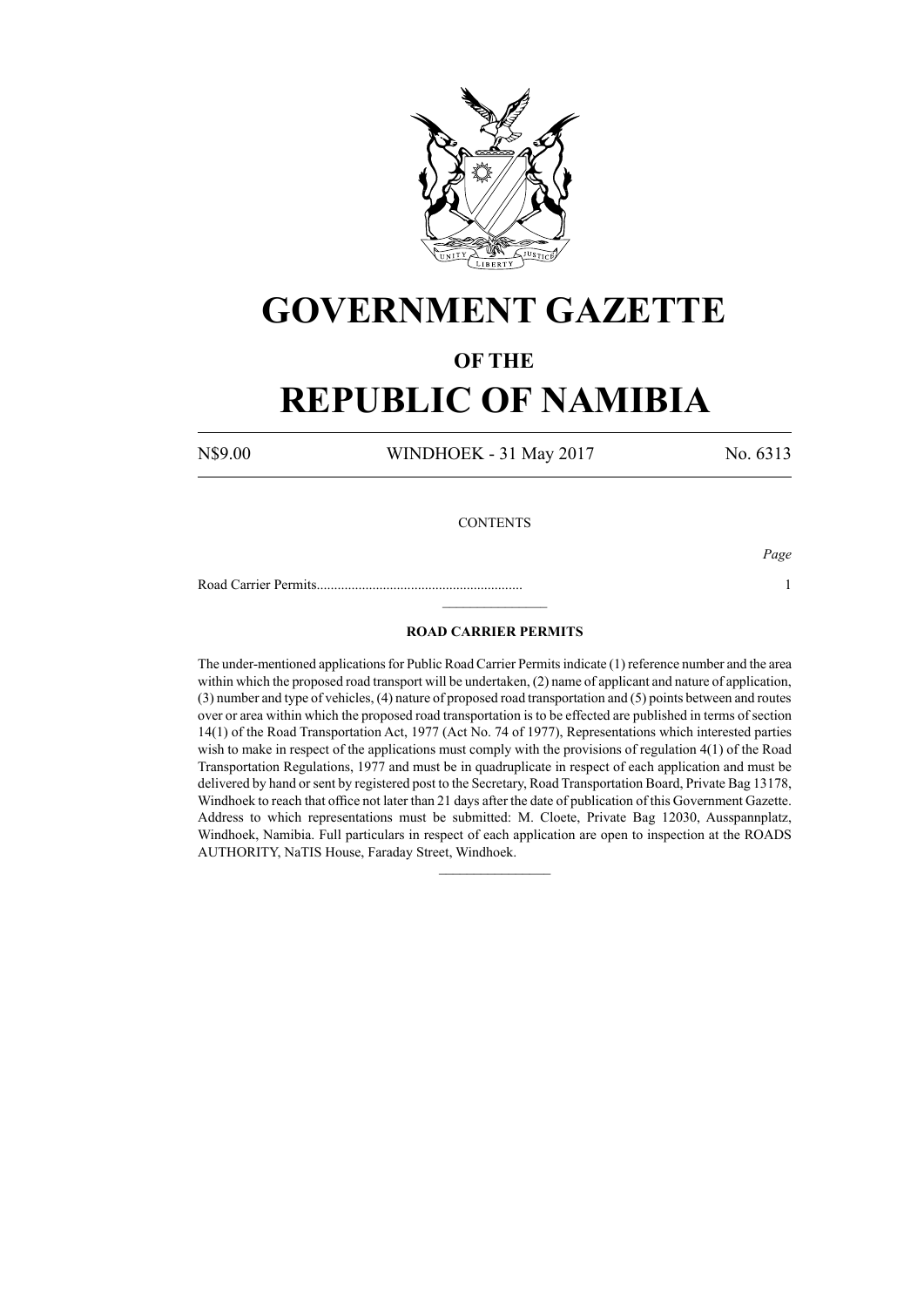App. 142741 (2) H PFAFFEROTT 87121500094 (3) PO BOX 612, OTJIWARONGO (4) New Permanent Authorisation (5A) Tourists (6A) 1 X Pick-up (7A) 5 passengers: Tourists as well as their personal effects - From Windhoek and/or Hosea Kutako International Airport and/or other Airports in Namibia on pre-booked tours with a minimum duration of three days to places situated within Namibia including places on the borders of Namibia with neighbouring countries and return to the places of embarkation subject to.

App. 142745 (2) L N N NDIMULUNDE 76090100234 (3) PO BOX 7002, KATUTURA (4) New Permanent Authorisation (5A) Taxi Passengers (6A) 1 X Sedan (closed top) (7A) 5 passengers: Taxi passengers and their personal luggage: From Otjomuise to town within Windhoek Municipal Area.

App. 142749 (2) J G NAOBEB 66080401061 (3) PO BOX 3560, WALVIS BAY (4) New Permanent Authorisation (5A) Taxi Passengers (6A) 1 X Combi / Micro bus / Minibus (7A) 21 passengers: Taxi passengers and their personal luggage: From Walvis Bay to Swakopmund and other SADC towns and return the same.

App. 142750 (2) NEIL MACLEOD SAFARIS CC T/A SAFARIWISE. 20001597 (3) BOX 2796, SWAKOPMUND (4) New Permanent Authorisation (5A) Tourists (6A) 1 X Station wagon (7A) 8 passengers: Tourists as well as their personal luggage - From Swakopmund and /or the Hosea Kutako International Airport to places within Swakopmund municpal area and magisterial district and to palces situated within the Republic of Namibia inluding places on the borders of Namibia with neighbourimh countries and return.

App. 142759 (2) A S LUCAS 81090210132 (3) BOX 87135, EROS, WINDHOEK (4) New Permanent Authorisation (5A) Taxi Passengers (6A) 1 X Sedan (closed top) (7A) 5 passengers: Taxi passengers and their personal luggage - From taxi rank 347 Wernhil Park to town within Windhoek Municipal Area.

App. 142761 (2) J SHAFOKUTYA 84092810897 (3) BOX 6755, AUSSPANNPLATZ, WINDHOEK (4) New Permanent Authorisation (5A) Taxi Passengers (6A) 1 X Sedan (closed top) (7A) 5 passengers: Taxi passengers and their personal luggage - From taxi rank Otjomuise to town within Windhoek Municipal Area.

App. 142764 (2) J AMAKALI 81071000020 (3) BOX 4801, WINDHOEK, 0000 (4) New Permanent Authorisation (5A) Taxi Passengers (6A) 2 X Combi / Micro bus / Minibus (7A) 16 passengers: Taxi passengers and their personal luggage - From Windhoek to Oshakati and back the same route.

App. 142766 (2) M NANGOLO 67091800036 (3) BOX 62605, KATUTURA, WINDHOEK (4) New Permanent Authorisation (5A) Taxi Passengers (6A) 1 X Sedan (closed top) (7A) 5 passengers: Taxi passengers and their personal luggage - From taxi rank to town within Windhoek Municipal Area.

App. 142769 (2) M NGENOKESHO 87120300199 (3) BOX 62275, KATUTURA, WINDHOEK (4) New Permanent Authorisation (5A) Taxi Passengers (6A) 1 X Sedan (closed top) (7A) 5 passengers: Taxi passengers and their personal luggage - From taxi rank 491 Dorado Park to town within Windhoek Municipal Area.

App. 142770 (2) G DOESEB 79111500174 (3) PO BOX 40454, AUSSPANNPLATZ, WINDHOEK (4) New Permanent Authorisation (5A) Taxi Passengers (6A) 1 X Sedan (closed top) (7A) 5 passengers: Taxi passengers and their personal luggage: From taxi rank T33 Katutura to taxi rank T520 Cimbebasia within Windhoek Municipal Area.

App. 142781 (2) N KUVARE 84082610790 (3) BOX 41563, AUSSPANNPLATZ, WINDHOEK (4) New Permanent Authorisation (5A) Taxi Passengers (6A) 1 X Sedan (closed top) (7A) 5 passengers: Taxi passengers and their personal luggage - From taxi rank 8stelaan Otjomuise to town within Windhoek Municipal Area.

App. 142787 (2) N N EITA 78082200154 (3) BOX 3087, WALVIS BAY (4) New Permanent Authorisation (5A) Taxi Passengers (6A) 1 X Sedan (closed top) (7A) 5 passengers: Taxi passengers and their personal luggage - From Walvis Bay to Swakopmund and back the same route.

App. 142789 (2) T ANGULA 70053000102 (3) BOX 2709, WALVIS BAY (4) New Permanent Authorisation (5A) Taxi Passengers (6A) 2 X Sedan (closed top) (7A) 5 passengers: Passengers and their personal luggage - Walvis Bay to Swakopmund Municipal Area.

App. 142795 (2) I A ALBANU 88092500657 (3) PO BOX 2743, RUNDU (4) New Permanent Authorisation (5A) Taxi Passengers (6A) 1 X Sedan (closed top) (7A) 5 passengers: Taxi pssengers and their personal luggage - From Rundu town to Sauyenwa taxi rank.

App. 142796 (2) T M HAGGAI 72083100212 (3) PO BOX 7542, KATUTURA, WINDHOEK (4) New Permanent Authorisation (5A) Taxi Passengers (6A) 1 X Combi / Micro bus / Minibus (7A) 14 passengers: Passengers and their personal luggage - From Windhoek to Nakayale location in Outapi within Omusati Region.

App. 142798 (2) Z N CHIKATU 89061800625 (3) BOX 1039, RUNDU (4) New Permanent Authorisation (5A) Taxi Passengers (6A) 1 X Sedan (closed top) (7A) 5 passengers: Taxi passengers and their personal luggage - From Kaisosi tuhingireni and Satotwa taxi rank to Rundu and return the same route.

App. 142799 (2) E KAVARA 66013000581 (3) PO BOX 2086, RUNDU (4) New Permanent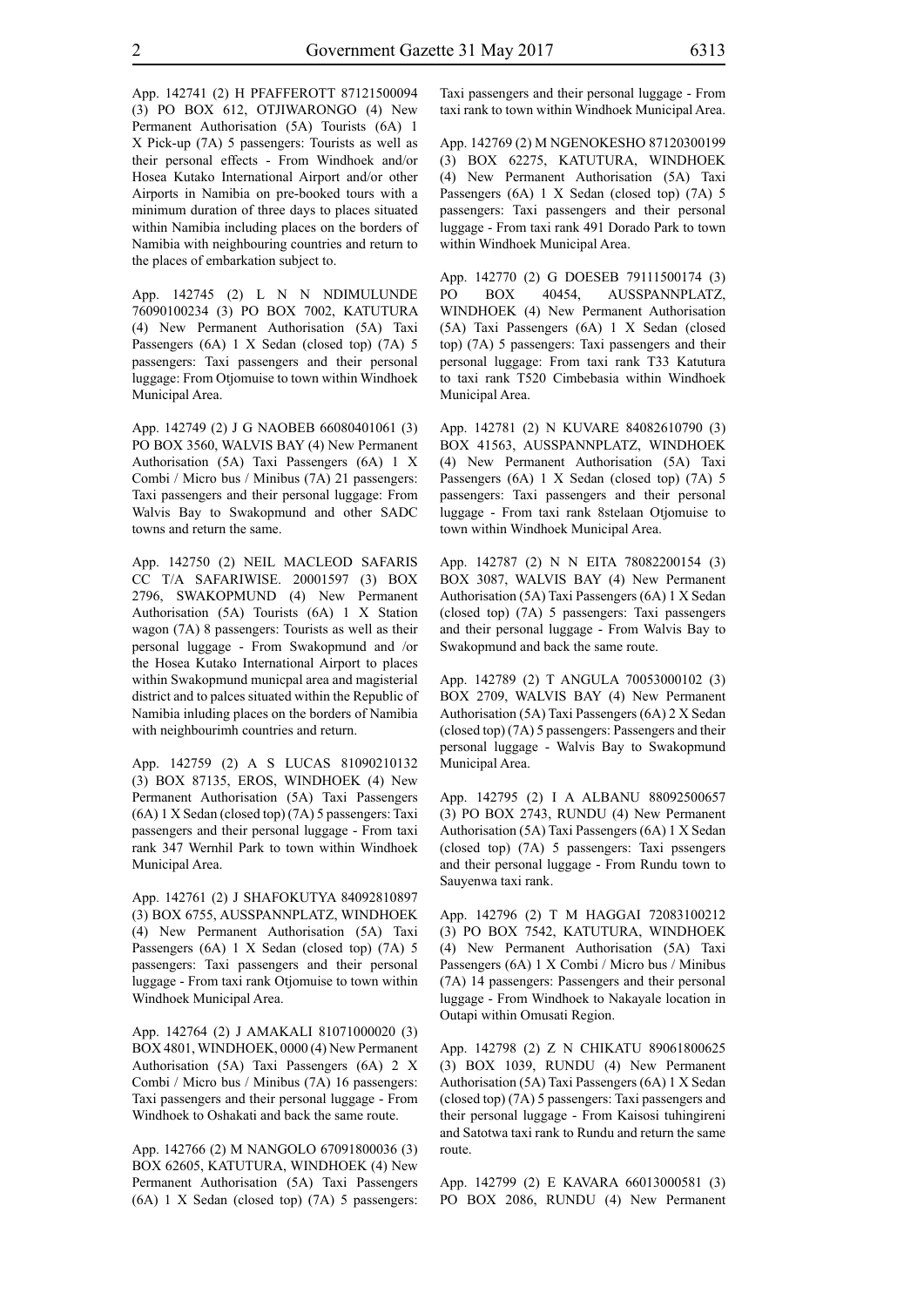Authorisation (5A) Taxi Passengers (6A) 1 X Sedan (closed top) (7A) 5 passengers: Taxi passengers and their personal luggage - From Millinium Park to Rundu and back the same route.

App. 142800 (2) E KATZAO 70111000432 (3) PO BOX 30344, PIONIERS PARK, NAMIBIA, 0000 (4) New Permanent Authorisation (5A) Taxi Passengers (6A) 1 X Sedan (closed top) (7A) 5 passengers: Taxi passengers and their personal luggage - With in Windhoek Municipal Area.

App. 142816 (2) V P NAMHINDO 84092710623 (3) PO BOX 7175, OSHAKATI, NAMIBIA (4) New Permanent Authorisation (5A) Taxi Passengers (6A) 1 X Sedan (closed top) (7A) 5 passengers: Taxi passengers and their personal luggage: From Oskakati to Outapi via Ondangwa and Oshikano and return the same route.

App. 142820 (2) W IIPINGE 87040200260 (3) PO BOX 55345, ROCKY CREST, WINDHOEK (4) New Permanent Authorisation (5A) Taxi Passengers (6A) 1 X Combi / Micro bus / Minibus (7A) 16 passengers: Taxi passengers and their personal luggage: From taxi rank T84 Goreangab Dam to town within Windhoek Municipal Area.

App. 142821 (2) PACK TRANSPORT CC. 20000002 (3) BOX 29, WINDHOEK, NAMIBIA (4) New Permanent Authorisation (5A) Tourists (6A) 5 X Combi / Micro bus / Minibus (7A) 16 passengers: Tourists as well as their personal effects - From Windhoek and/or the Hosea Kutako International Airport to places situated within the Republic of Namibia and return.

App. 142823 (2) K N NAMHINDO 72041400692 (3) PO BOX 3416, WALVIS BAY, NAMIBIA (4) New Permanent Authorisation (5A) Taxi Passengers (6A) 1 X Sedan (closed top) (7A) 5 passengers: Taxi passengers and their personal luggage: From Walvis Bay to Swakopmund and return the same route.

App. 142828 (2) S SHIPEPE 86120900233 (3) PO BOX 62005, KATUTURA, WINDHOEK (4) New Permanent Authorisation (5A) Taxi Passengers (6A) 1 X Sedan (closed top) (7A) 5 passengers: Taxi passengers and their personal luggage: From Katutura Shanghai Street to Dorado Park IUM taxi rank T301 within Windhoek Municipal Area.

App. 142836 (2) L N SHAMBO 94082300880 (3) PO BOX 61462, KATUTURA (4) New Permanent Authorisation (5A) Taxi Passengers (6A) 1 X Sedan (closed top) (7A) 5 passengers: Taxi passengers and their personal luggage: Katutura to town taxi rank T35 within Windhoek Municipal Area.

App. 142840 (2) D T TJIROMBORA 84120610225 (3) PO BOX 24378, WINDHOEK (4) New Permanent Authorisation (5A) Taxi Passengers (6A) 1 X Sedan (closed top) (7A) 5 passengers: Taxi passengers and their personal luggage: From taxi rank T56/264 Wanaheda to town taxi rank T161 within Windhoek Municipal Area.

App. 142862 (2) EXCELLENT TRIP CC 201702826 (3) BOX 35195, PIONIERSPARK, 0000 (4) New Permanent Authorisation (5A) Tourists (6A) 2 X Station wagon (7A) 7 passengers: Tourists and their personal luggage - From Windhoek to Hosea Kutako International Airport, Swakopmund,Walvis Bay and/or other Airports to the Lodgers, Hotels, Restaurant in Namibia to various places within Namibia.

App. 142865 (2) HOEBEB SHUTTLE AND TOURS CC 201703559 (3) BOX 20285, WINDHOEK (4) New Permanent Authorisation (5A) Tourists (6A) 1 X Combi / Micro bus / Minibus (7A) 16 passengers: Tourists and their personal luggage - From Windhoek and /or Hosea Kutako International Airports in Namibia on prebooked tours with a munimum duration of three days to plcaes situated within Naminbia including places on the borders of Namibia with neighbouring countries and return to places of embarkation subject to.

App. 142877 (2) E HAMUTENYA 73030400425 (3) PO BOX 1073, OHANGWENA, 00000 (4) New Permanent Authorisation (5A) Taxi Passengers (6A) 1 X Combi / Micro bus / Minibus (7A) 15 passengers: Taxi passengers and their personal luggage: From Eenhana to Oranjemund and return the same route.

App. 142879(2) SLN SHIGWEDHA 83081210186 (3) PO BOX 3102, WINDHOEK (4) New Permanent Authorisation (5A) Taxi Passengers (6A) 1 X Sedan (closed top) (7A) 5 passengers: Taxi passengers and their personal luggage: Within Windhoek Municipal Area.

App. 142880 (2) L TSILIMELA 90120800381 (3) PO BOX 97515 MAERUA MALL, WINDHOEK, NAMIBIA (4) New Permanent Authorisation (5A) Taxi Passengers (6A) 1 X Sedan (closed top) (7A) 5 passengers: Taxi passengers and their personal luggage:From taxi rank T365 8 DeLaan to taxi rank T2 Katutura and return the same route.

App. 142882 (2) M V KATJATENJA 93090500717 (3) PO BOX 6700, AUSSPANNPLATZ (4) New Permanent Authorisation (5A) Taxi Passengers (6A) 1 X Sedan (closed top) (7A) 5 passengers: Taxi passengers and their personal luggage: Within Windhoek Municipal Area.

App. 142883 (2) R KAUKUATA 60101002483 (3) PO BOX 2132, GOBABIS (4) New Permanent Authorisation (5A) Taxi Passengers (6A) 2 X Sedan (closed top) (7A) 5 passengers: Taxi passengers and their personal luggage: From Katutura Maroela taxi rank T9 to town within Windhoek Municipal Area.

App. 142884 (2) N N UUSHONA 95082700405 (3) PO BOX 24708, WINDHOEK (4) New Permanent Authorisation (5A) Taxi Passengers (6A) 1 X Station wagon (7A) 7 passengers: Taxi passengers and their personal luggage: Within Windhoek Municipal Area.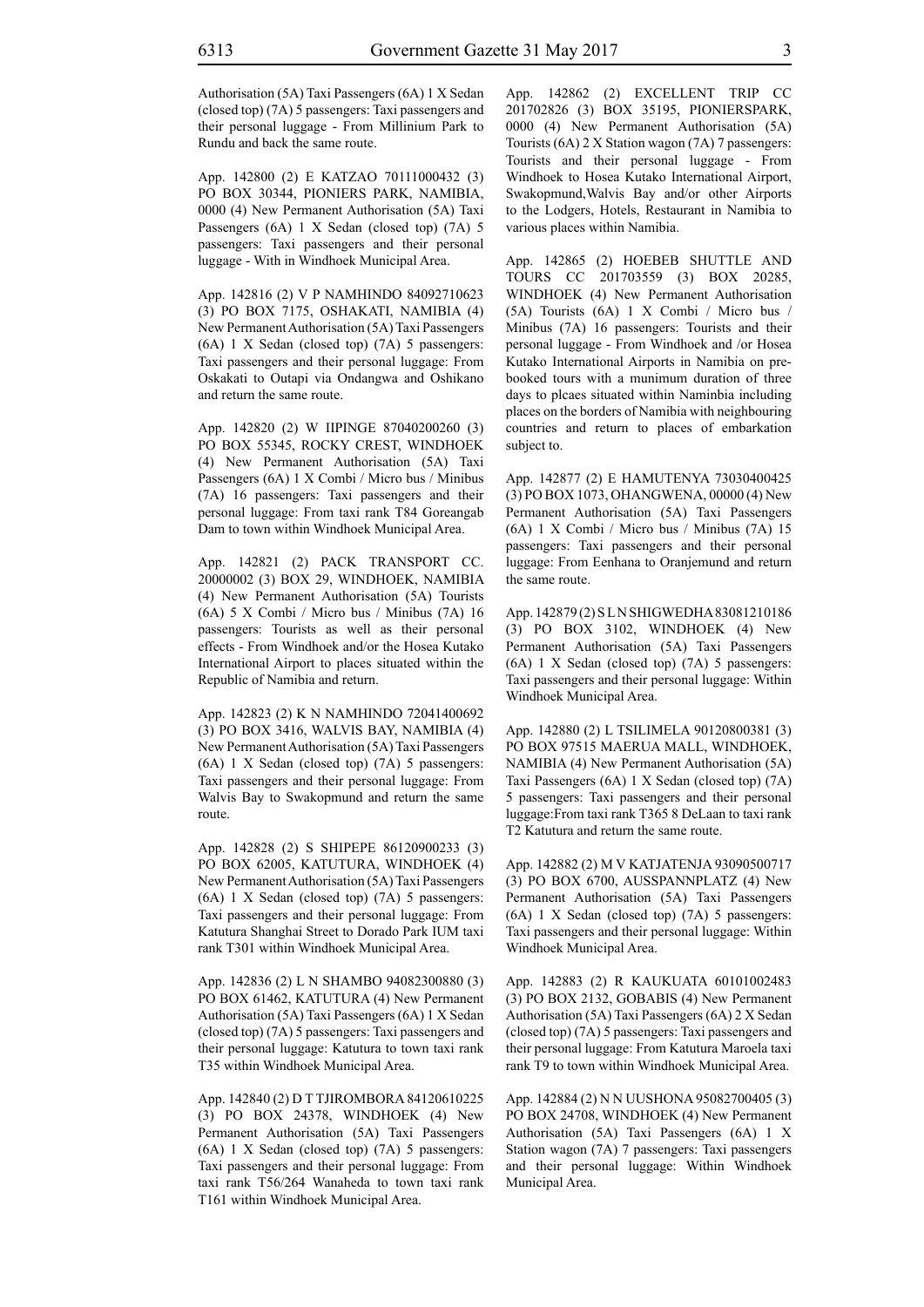App. 142886 (2) C VRIES 67121800225 (3) PO BOX 1114, KEETMANSHOOP (4) New Permanent Authorisation (5A) Taxi Passengers (6A) 1 X Hatch back (7A) 5 passengers: Taxi passangers and their personal luggage - Within Keetmanshop Municipal Area.

App. 142888 (2) T S KWEDHI 64030310028 (3) PO BOX 276, OHANGWENA (4) New Permanent Authorisation (5A) Taxi Passengers (6A) 1 X Sedan (closed top) (7A) 5 passengers: Taxi passangers and their personal luggage - From Oshikango to Ondangwa and return the same route.

App. 142889 (2) L SHIIMI 81090410034 (3) BOX 99818, OTJOMUISE, 0000 (4) New Permanent Authorisation (5A) Taxi Passengers (6A) 1 X Sedan (closed top) (7A) 5 passengers: Taxi passangers and their personal luggage - Within Windhoek Municipal Area.

App. 142890 (2) E KAANJOSA 79053000054 (3) PO BOX 95070, SOWETO, WINDHOEK (4) New Permanent Authorisation (5A) Taxi Passengers (6A) 1 X Combi / Micro bus / Minibus (7A) 14 passengers: Taxi passengers and their personal luggage: From Otjomuise to Olympia within Windhoek Municipal Area.

App. 142891 (2) G L SHIKUSHO 90111100957 (3) BOX 460, RUNDU (4) New Permanent Authorisation (5A) Taxi Passengers (6A) 2 X Sedan (closed top) (7A) 5 passengers: Taxi passengers and their personal luggage - Within Rundu Municipal Area.

App. 142892 (2) A SHININGAYAMWE 880524- 00023 (3) BOX 95519, SOWETO, KATUTURA, WINDHOEK (4) New Permanent Authorisation (5A) Taxi Passengers (6A) 1 X Sedan (closed top) (7A) 5 passengers: Taxi passangers and their personal luggage - Within Windhoek Municipal Area.

App. 142894 (2) H N SAKARIA 63020601118 (3) PO BOX 4600, WINDHOEK (4) New Permanent Authorisation (5A) Taxi Passengers (6A) 1 X Sedan (closed top) (7A) 5 passengers: Taxi passengers and their personal luggage: From Katutura to town within Windhoek Municipal Area.

App. 142896 (2) P A SHIHWANDU 56051200800 (3) PO BOX 588, WINDHOEK (4) New Permanent Authorisation (5A) Taxi Passengers (6A) 1 X Sedan (closed top) (7A) 5 passengers: Taxi passengers and their personal luggage: From Katutura to town within Windhoek Municipal Area.

App. 142904 (2) ABENTEUER AFRIKA SAFARI CC. CC961040 (3) BOX 1490, VINETA, SWAKOPMUND (4) New Permanent Authorisation (5A) Tourists (6A) 2 X Bus (single deck) (7A) 41 passengers: Tourists as well as their personal lugguage - From Swakopmund Airport to places within Swakopmund Municipal Area and magisterial district and to places, Lodges and Hotels situated within the Republic of Namibia and return.

App. 142917 (2) J NALUWE 77121610132 (3) PO BOX 283, OHANGWENA (4) New Permanent Authorisation (5A) Taxi Passengers (6A) 1 X Sedan (closed top) (7A) 5 passengers: Taxi passengers and their personal luggage: From Oshikango, Eenhana to Oshakati via Okongo and return the same route.

App. 142919 (2) T S KWEDHI 64030310028 (3) PO BOX 276, OHANGWENA (4) New Permanent Authorisation (5A) Taxi Passengers (6A) 1 X Sedan (closed top) (7A) 5 passengers: Taxi passengers and their personal lugggases: From Oshikango to Oshakati via Eenhana and Ondangwa and return the same route.

App. 142920 (2) AFRICAN DREAM TRAVEL NAMIBIA CC. 201510424 (3) BOX 51, OTJIWARONGO (4) New Permanent Authorisation (5A) Tourists (6A) 1 X Pick-up (7A) 5 passengers: Tourists as well as their personal lugguage - From Windhoek and /or Hosea Kutako International Airports in Namibia to places, Lodges and Hotels situated within the Republic of Namibia and return.

App. 142922 (2) S WATUKAULA 76083000408 (3) PO BOX 59, STAMPRIET (4) New Permanent Authorisation (5A) Taxi Passengers (6A) 1 X Combi / Micro bus / Minibus (7A) 15 passengers: Taxi passengers and their personal luggage: Between Stampriet to Kalkrand-Gibeon-Gochas and return the route.

App. 142925 (2) S H JANTZE 74070300368 (3) PO BOX 355, WINDHOEK (4) New Permanent Authorisation (5A) Taxi Passengers (6A) 1 X Sedan (closed top) (7A) 5 passengers: Taxi passengers and their personal luggage: Within Mariental Municipal Area.

App. 142927 (2) E MUNANA 83020610796 (3) PO BOX 98514, WINDHOEK (4) New Permanent Authorisation (5A) Taxi Passengers (6A) 1 X Sedan (closed top) (7A) 5 passengers: Taxi passengers and their personal luggage: From Olymppia to Hochland Park via Pioneers Park within Windhoek Municipal Area.

App. 142930 (2) S H JANTZE 74070300368 (3) PO BOX 355, WINDHOEK (4) New Permanent Authorisation (5A) Taxi Passengers (6A) 1 X Combi / Micro bus / Minibus (7A) 15 passengers: Taxi passengers and their personal luggage - From Windhoek to Ariamslvlei Noordoewer via Keetmanshoop and return the same route.

App. 142934 (2) H T N AMUSHELELO 90022600515 (3) PO BOX 20480, WINDHOEK (4) New Permanent Authorisation (5A) Taxi Passengers (6A) 4 X Sedan (closed top) (7A) 5 passengers: Taxi passengers and their personal luggage - From taxi rank T80 Okuryangava to town Wernhil Park within Windhoek Municipal Area.

App. 142938 (2) A T SHIKEMENI 86032300207 (3) PO BOX 20480, WINDHOEK (4) New Permanent Authorisation (5A) Taxi Passengers (6A) 4 X Sedan (closed top) (7A) 5 passengers: Taxi passengers and their personal luggage - From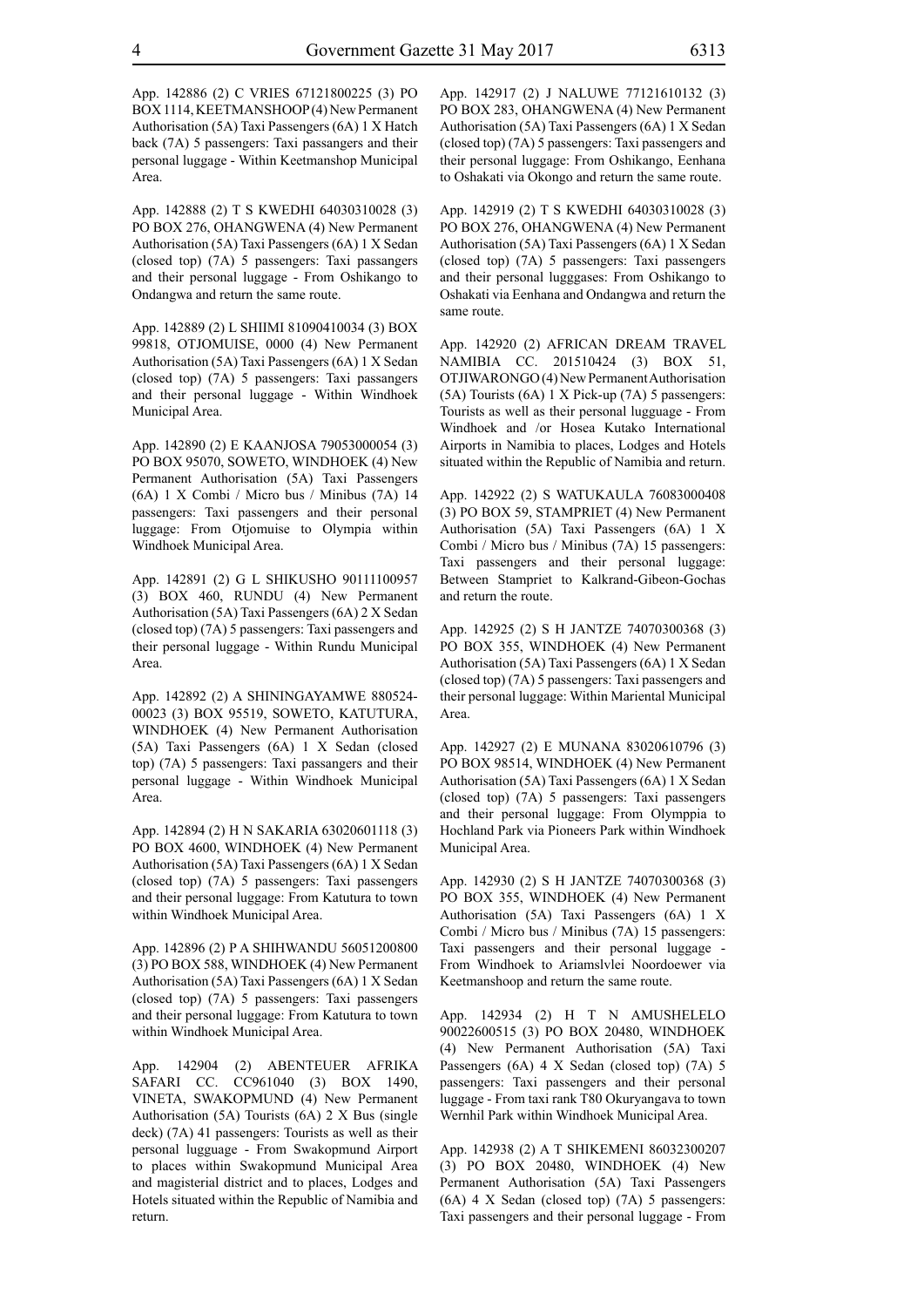taxi rank T71 Wanaheda to taxi rank T703 within Windhoek Municipal Area.

App. 142939 (2) S N SHUUDENI 88021900199 (3) PO BOX 63302, WANAHEDA, WINDHOEK (4) New Permanent Authorisation (5A) Taxi Passengers (6A) 1 X Station wagon (7A) 7 passengers: Taxi passengers and their personal luggage - From Windhoek to Otjiwarongo and return the same route.

App. 142941 (2) S N SHUUDENI 88021900199 (3) PO BOX 63302, WANAHEDA, WINDHOEK (4) New Permanent Authorisation (5A) Taxi Passengers (6A) 1 X Station wagon (7A) 7 passengers: Taxi passengers and their personal luggage - From town in Wernhil to Otjomuise 3 within Windhoek Municipal Area.

App. 142943 (2) T/A WANTIES TRANSFERS AND TOURS 20170988 (3) PO BOX 6561, AUSSPANNPLATZ, WINDHOEK (4) New Permanent Authorisation (5A) Taxi Passengers (6A) 1 X Sedan (closed top) (7A) 5 passengers: Toursists as well as their personal effects- From Windhoek and Hosea Kutako International airport and other Airpots in Namibia on pre-booked tours witha minimum duration of three days to places situeted within Namibia including places on the borders of Namibia with neighboring countries and return to the places of embarkation subject to:

App. 142951 (2) AFRIKA FTK GROUP INVEST-MENT TOURS CC. 201610414 (3) BOX 26750, WINDHOEK (4) New Permanent Authorisation (5A) Taxi Passengers (6A) 1 X Station wagon (7A) 7 passengers: Tourists and their personal luggage - From the Hosea Kutako International Airpot and / or Windhoek to places within Windhoek Municipal Area and magisterial district and to places, lodges and hotels situated within th Republic of Namibia icluding places on the boders of Namibia withi neighbouring counttries and return.

App. 142959 (2) K J DIJERENGE 88010800228 (3) PO BOX 62299, KATUTURA, WINDHOEK (4) New Permanent Authorisation (5A) Taxi Passengers (6A) 1 X Sedan (closed top) (7A) 5 passengers: Taxi passengers and their personal luggage - Within Rundu Municipal Area.

App. 142960 (2) P NGHIWANA 71031200339 (3) PO BOX 80072, OLYMPIA, WINDHOEK (4) New Permanent Authorisation (5A) Taxi Passengers (6A) 1 X Sedan (closed top) (7A) 5 passengers: Taxi passengers and their personal luggage - Within Windhoek Municipal Area.

App. 142961 (2) P N MWALUNGA 78021300221 (3) PO BOX 65664, KATUTURA, WINDHOEK (4) New Permanent Authorisation (5A) Taxi Passengers (6A) 1 X Sedan (closed top) (7A) 5 passengers: Taxi passengers and their personal luggage - From Pioneers Park to town within Windhoek Municipal Area.

App. 142962 (2) S S HANGULA 88050700356 (3) BOX 60981, WINDHOEK (4) New Permanent Authorisation (5A) Taxi Passengers (6A) 4 X Sedan (closed top) (7A) 5 passengers: Taxi passangers and their personal luggage - Within Windhoek Municipal Area.

App. 142967 (2) L N MUKOYA 83032510716 (3) PO BOX 2703, RUNDU (4) New Permanent Authorisation (5A) Taxi Passengers (6A) 1 X Sedan (closed top) (7A) 5 passengers: Taxi passengers and their personal luggage - From Kehemu to Kaisosi and return the same route.

App. 142968 (2) F M MUYENGA 94082601047 (3) PO BOX 4655, RUNDU (4) New Permanent Authorisation (5A) Taxi Passengers (6A) 1 X Sedan (closed top) (7A) 5 passengers: Taxi passengers and their personal luggage - From Kaisosi to Tutungeni within Rundu Municipal Area.

App. 142970 (2) A T AMUNYELA 72101300591 (3) PO BOX 3280, WALVIS BAY (4) New Permanent Authorisation (5A) Taxi Passengers (6A) 1 X Sedan (closed top) (7A) 5 passengers: Taxi passengers and their personala luggage from - Within Walvis Bay Municipal and to Swakopmund and return the same route.

App. 142971 (2) A M KAMBINDA 83080610024 (3) PO BOX 28055, WINDHOEK (4) New Permanent Authorisation (5A) Taxi Passengers (6A) 1 X Sedan (closed top) (7A) 5 passengers: Taxi passengers and their personal luggage - From taxi rank T11 to town within Windhoek Municipal Area.

App. 142973 (2) A T AMUNYELA 72101300591 (3) PO BOX 3280, WALVIS BAY (4) New Permanent Authorisation (5A) Taxi Passengers (6A) 3 X Sedan (closed top) (7A) 5 passengers: Taxi passengers and their personala luggage from - Within Walvis Bay Municipal and to Swakopmund and return the same route.

App. 142974 (2) E MUGENA 74082500146 (3) PO BOX 5806, AUSSPANNPLATZ, WINDHOEK (4) New Permanent Authorisation (5A) Taxi Passengers (6A) 1 X Combi / Micro bus / Minibus (7A) 16 passengers: Taxi passengers and their personal luggage - From Goreangab Dam taxi rank T204 to town within Windhoek Municipal Area.

App. 142975 (2) L K MBALASA 78031500134 (3) PO BOX 1944, RUNDU (4) New Permanent Authorisation (5A) Taxi Passengers (6A) 1 X Combi / Micro bus / Minibus (7A) 10 passengers: Taxi passengers and their personal luggage - From Divundu to Rundu town and return the same route.

App. 142977 (2) J N SHIKESHO 89081200011 (3) PO BOX 65323, KATUTURA (4) New Permanent Authorisation (5A) Taxi Passengers (6A) 2 X Sedan (closed top) (7A) 5 passengers: Taxi passengers and their personal luggage: From taxi rank T162 Havana to town within Windhoek Municipal Area.

App. 142979 (2) M GAROEB 55042400338 (3) PO BOX 8957, BACHBRECHT, WINDHOEK (4) New Permanent Authorisation (5A) Taxi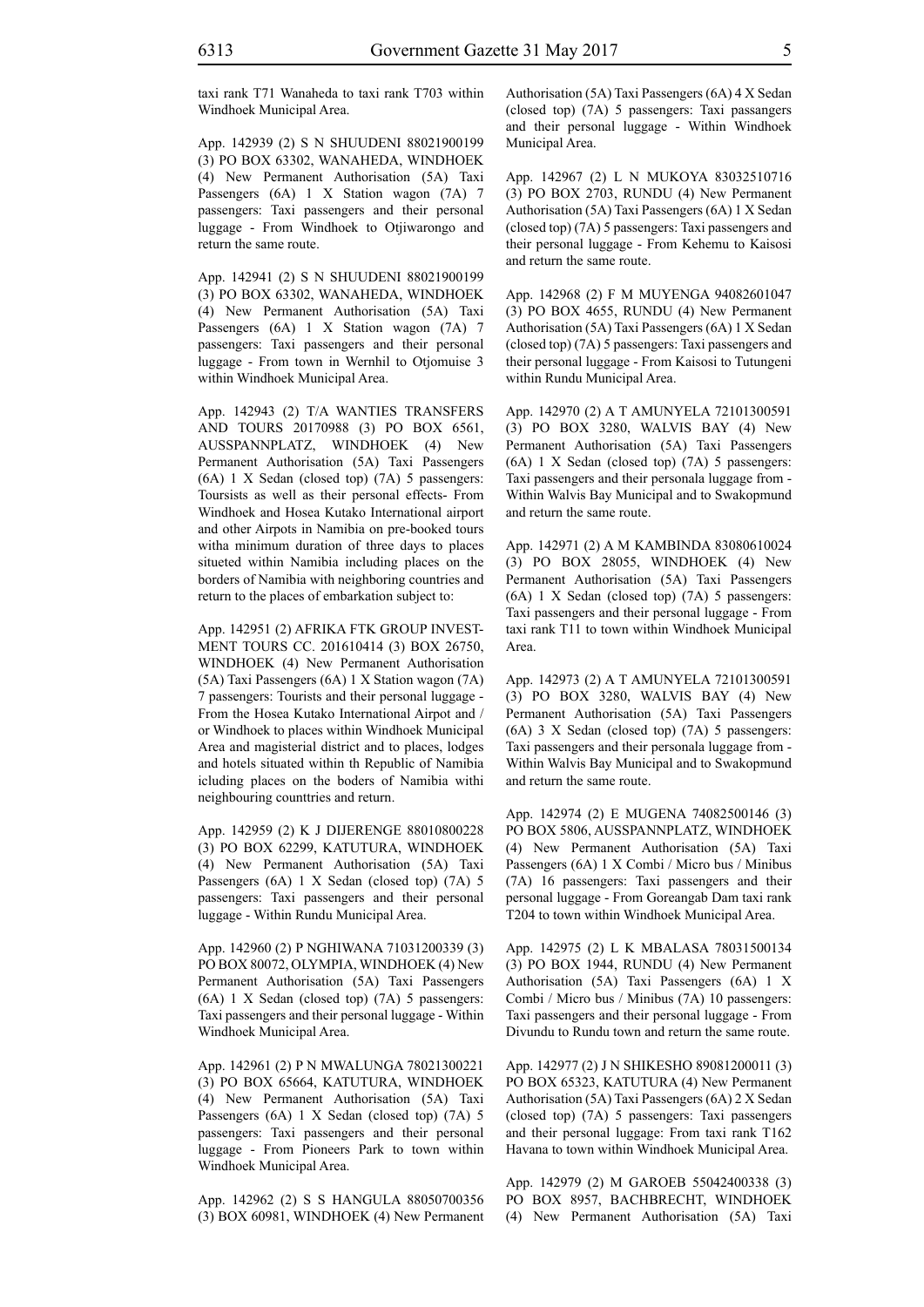Passengers (6A) 1 X Combi / Micro bus / Minibus (7A) 16 passengers: Taxi passengers and their personal luggage: From taxi rank T14 Goreangab Dam to town taxi rank T710 within Windhoek Municipal Area.

App. 142981 (2) A N CLOETE 81120900018 (3) PO BOX 8957, BACHBRECHT, WINDHOEK (4) New Permanent Authorisation (5A) Taxi Passengers (6A) 1 X Combi / Micro bus / Minibus (7A) 16 passengers: Taxi passengers and their personal luggage: From taxi rank T204 Goreangab Dam to town taxi rank T710 within Windhoek Municipal Area.

App. 142988 (2) M ILEKA 70020900406 (3) PO BOX 65553, KATUTURA, WINDHOEK, 0000 (4) New Permanent Authorisation (5A) Taxi Passengers (6A) 1 X Sedan (closed top) (7A) 5 passengers: Taxi passengers and their personal luggage - From taxi rank T206 Goreangab Dam to town within Windhoek Municipal Area.

App. 142990 (2) I B MUNNICK 53081800439 (3) PO BOX 4538, REHOBOTH (4) New Permanent Authorisation (5A) Passengers (6A) 1 X Sedan (closed top) (7A) 5 passengers: Taxi passengers and their personal luggage - Within Rehoboth Municipal Area.

App. 142991 (2) L G J MUNNICK 61090100612 (3) PO BOX 4538, REHOBOTH, 0000 (4) New Permanent Authorisation (5A) Taxi Passengers (6A) 1 X Sedan (closed top) (7A) 5 passengers: Taxi passengers and their personal luggage - Within Rehoboth Municipal Area.

App. 142993 (2) C H BEUKES 60062400347 (3) PO BOX 3307, REHOBOTH (4) New Permanent Authorisation (5A) Taxi Passengers (6A) 1 X Sedan (closed top) (7A) 5 passengers: Taxi passengers and their personal luggage - Within Rehoboth Municipal Area.

App. 142996 (2) OMANDA DESERT & WILD-LIFE TOURS 20001141 (3) PO BOX 6546, AUSSPANNPLATZ, WINDHOEK, NAMIBIA (4) New Permanent Authorisation (5A) Tourists (6A) 1 X Bus (single deck) (7A) 15 passengers: Tourists as well as their personal luggage - From Windhoek and/or the Hosea Kutako International Airport on pre-booked tours to places situated within the Republic of Namibi including places on the borders of Namibia with neighbouring countries and return to the places of embarkation.

App. 142997 (2) J M MUSUUO 58081100490 (3) PO BOX 9510, SOWETO (4) New Permanent Authorisation (5A) Taxi Passengers (6A) 1 X Combi / Micro bus / Minibus (7A) 16 passengers: Taxi passengers and their personal luggage - From Windhoek Single Quaters bus stop to Okondjatu and retrun the same route.

App. 143001 (2) G KAHIMISE 73052410148 (3) PO BOX 8083 BACHBRECHT, WINDHOEK (4) New Permanent Authorisation (5A) Taxi Passengers (6A) 1 X Sedan (closed top) (7A) 5 passengers: Taxi passengers and their personal luggage - From Katutura taxi rank T3 to UNAM within Windhoek Municipal Area.

App. 143002 (2) V POHAMBA 80092310230 (3) PO BOX 96227, WINDHOEK, NAMIBIA (4) New Permanent Authorisation (5A) Taxi Passengers (6A) 1 X Sedan (closed top) (7A) 5 passengers: Taxi passengers and their personal luggage - Within Windhoek Municipal Area.

App. 143003 (2) N N SHAPENGA 73040310089 (3) PO BOX 7748, KATUTURA, WINDHOEK (4) New Permanent Authorisation (5A) Taxi Passengers (6A) 1 X Sedan (closed top) (7A) 5 passengers: Taxi passengers and their personal luggage - From taxi rank T209 Goreangab Dam to town within Windhoek Municipal Area.

App. 143010 (2) S MARTIN 87121200961 (3) PO BOX 65323, KATUTURA (4) New Permanent Authorisation (5A) Taxi Passengers (6A) 2 X Sedan (closed top) (7A) 5 passengers: Taxi passengers and their personal luggage - From taxi rank T72 Okuryangava to town within Windhoek Municipal Area.

App. 143015 (2) T H HAIPINGE 81102010502 (3) PO BOX 64202, OKURYANGAVA (4) New Permanent Authorisation (5A) Taxi Passengers (6A) 1 X Sedan (closed top) (7A) 5 passengers: Taxi passengers and their personal luggage - Within Windhoek Municipal Area.

App. 143016 (2) E L KAMATI 76011500129 (3) PO BOX 23785, WINDHOEK, NAMIBIA, 9000 (4) New Permanent Authorisation (5A) Taxi Passengers (6A) 1 X Sedan (closed top) (7A) 5 passengers: Taxi passengers and their personal luggage - From Khomasdal to town within Windhoek Municipal Area.

App. 143017 (2) E N MANGUDU 82082610187 (3) PO BOX 27606, WINDHOEK (4) New Permanent Authorisation (5A) Taxi Passengers (6A) 1 X Sedan (closed top) (7A) 5 passengers: Taxi passengers and their personal luggage - From Okuryangava taxi rank T68 to town within Windhoek Municipal Area.

App. 143020 (2) A K KALOMHO 91020201247 (3) PO BOX 61462, KATUTURA (4) New Permanent Authorisation (5A) Taxi Passengers (6A) 1 X Sedan (closed top) (7A) 5 passengers: Taxi passengers and their personal luggage - From Okuryangava to town within Windhoek Municipal Area.

App. 143025 (2) RUBICON SECURITY SER-VICES CC. CC961107 (3) BOX 1322, TSUMEB (4) New Permanent Authorisation (5A) Employees (6A) 3 X Bus (single deck) (7A) 23 passengers: Employees Tsumeb of Dundee Precious mining [Ltd] as well as their personal effects - Between Tsumeb and Dundee Precious mine on a daily base. Road will be on the B1 road between the mine and Tsumeb with a Distnce of 60 Km.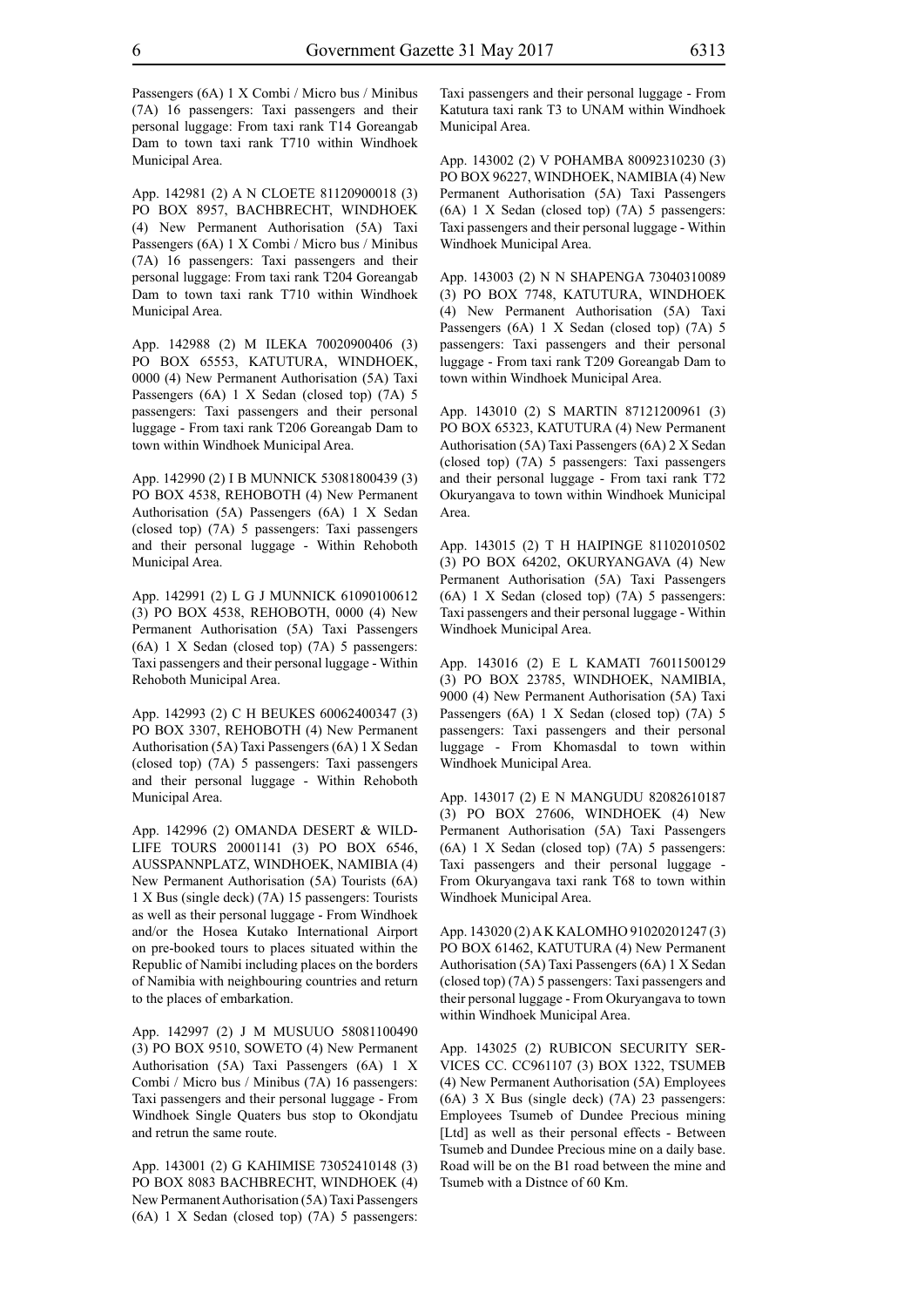App. 143027 (2) H E T FESTUS 900062800140 (3) PO BOX 4139, WALVIS BAY (4) New Permanent Authorisation (5A) Taxi Passengers (6A) 2 X Sedan (closed top) (7A) 5 passengers: Taxi passengers and their personal luggage - Within Windhoek Municipal Area.

App. 143030 (2) I PAULUS 88031500967 (3) PO BOX 4139, WALVIS BAY (4) New Permanent Authorisation (5A) Taxi Passengers (6A) 1 X Sedan (closed top) (7A) 5 passengers: Taxi passengers and their personal luggage - Within Windhoek Municipal Area.

App. 143032 (2) H E T FESTUS 900062800140 (3) PO BOX 4139, WALVIS BAY (4) New Permanent Authorisation (5A) Taxi Passengers (6A) 1 X Sedan (closed top) (7A) 5 passengers: Taxi passengers and their personal luggage - Within Windhoek Municipal Area.

App. 143035 (2) J D DU PLESSIS 58041100716 (3) PO BOX 2296, WALVIS BAY (4) New Permanent Authorisation (5A) Taxi Passengers (6A) 1 X Sedan (closed top) (7A) 5 passengers: Taxi passengers and their personal luggage - Within Walvis Bay Municipal Area.

App. 143045 (2) A KAPUUO 65080700203 (3) PO BOX, WINDHOEK (4) New Permanent Authorisation (5A) Taxi Passengers (6A) 1 X Sedan (closed top) (7A) 5 passengers: Taxi passengers and their personal luggage - Within Windhoek Municipal Area.

App. 143048 (2) CORNIE COETZEE SAFARIS CC 201302937 (3) PO BOX 4709, SWAKOPMUND (4) New Permanent Authorisation (5A) Tourists (6A) 1 X Sedan (closed top) (7A) 5 passengers: Tourists as well as their personal efrects- from Windhoek and Hoesea Kutatko International Airport and other Airports in Namibia on pre-booked tours with a minimum duration of three days to places situated within Namibia including places on the borders of Namibia with neighbouring countries and return to the places of embarkation subject to:

App. 143050 (2) L NAMBULI 72031100432 (3) PO BOX 10009, KHOMASDAL, NAMIBIA, 90000 (4) New Permanent Authorisation (5A) Taxi Passengers (6A) 1 X Combi / Micro bus / Minibus (7A) 14 passengers: Taxi passengers and their personal luggage - From Windhoek to Ngoma border post in Zambezi region and return the same route.

App. 143055 (2) DIEGO AND FORTURNE INVESTMENT CC 201512809 (3) BOX 5450, SWAKOPMUND (4) New Permanent Authorisation (5A) Tourists (6A) 5 X Station wagon (7A) 7 passengers: Tourists and their personal luggage - From Swakopmund and Walvis Bay to Windhoek and/or Hosea Kutako International Airport and/ or other Airports in borders of Namibia to various places in Namibia and return.

App. 143059 (2) DUNE SHUTTLE AND TOUR CC CCC20122841 (3) BOX 4511, WALVIS BAY (4) New Permanent Authorisation (5A) Tourists (6A) 1 X Combi / Micro bus / Minibus (7A) 8 passengers: Tourists as well as their personal luggage on pre-booked tours - From Namport, Rooikop Airport, Walvis Bay, Swakopmund and Henties Bay to places situated within the Republic of Namibia including places on the borders of Namibia with neighbouring countries and return to the place of embarkation.

App. 143067 (2) ECOSAFARIS MOWPAN 201304813 (3) BOX 1190, WINDHOEK (4) New Permanent Authorisation (5A) Tourists (6A) 1 X Pick-up (7A) 11 passengers: Tourists and their personal luggage - From Windhoek and/or Hosea Kutako International Airport and/or other Airports in borders of Namibia to various places in Namibia and return.

App. 143074 (2) K N SALOMO 76082410033 (3) BOXZ 63016, WANAHEDA, WINDHOEK (4) New Permanent Authorisation (5A) Taxi Passengers (6A) 1 X Sedan (closed top) (7A) 5 passengers: Taxi passengers and their personal luggage - Within Windhoek Municipal Area and operated from taxi rank 80 in Okurynagava.

App. 143075 (2) J N TJINOYA 67061700084 (3) PO BOX 587, RUNDU, 9000 (4) New Permanent Authorisation (5A) Taxi Passengers (6A) 1 X Sedan (closed top) (7A) 5 passengers: Taxi passsengers and their personal luggage - Within Rundu Municipal Area.

App. 143082 (2) S SHIPANGA 90122400852 (3) BOX 19173, OMUTHIYA (4) New Permanent Authorisation (5A) Taxi Passengers (6A) 1 X Sedan (closed top) (7A) 5 passengers: Taxi passsengers and their personal luggage - From Oshakati to Ondangwa and back the same route.

App. 143084 (2) J LYSIAS 75092910046 (3) BOX 470, OSHAKATI (4) New Permanent Authorisation (5A) Taxi Passengers (6A) 1 X Sedan (closed top) (7A) 5 passengers: Taxi passsengers and their personal luggage - From Ongwediva to Oshakati and back the same route.

App. 143088 (2) E N UUTONI 84123110320 (3) BOX 3515, SWAKOPMUND (4) New Permanent Authorisation (5A) Taxi Passengers (6A) 1 X Sedan (closed top) (7A) 5 passengers: Taxi passengers and their personal luggage - From Walvis Bay to Swakompmund and return the same route.

App. 143090 (2) M N KOOITJIE 83060310076 (3) PO BOX 3515, SWAKOPMUND (4) New Permanent Authorisation (5A) Taxi Passengers (6A) 1 X Sedan (closed top) (7A) 5 passengers: Taxi passengers and their personal luggage - From Swakopmund to Walvis Bay and return the same route.

App. 143091 (2) M N EKANDJO 76042600133 (3) BOX 4896, WALVIS BAY (4) New Permanent Authorisation (5A) Taxi Passengers (6A) 1 X Sedan (closed top) (7A) 5 passengers: Taxi passengers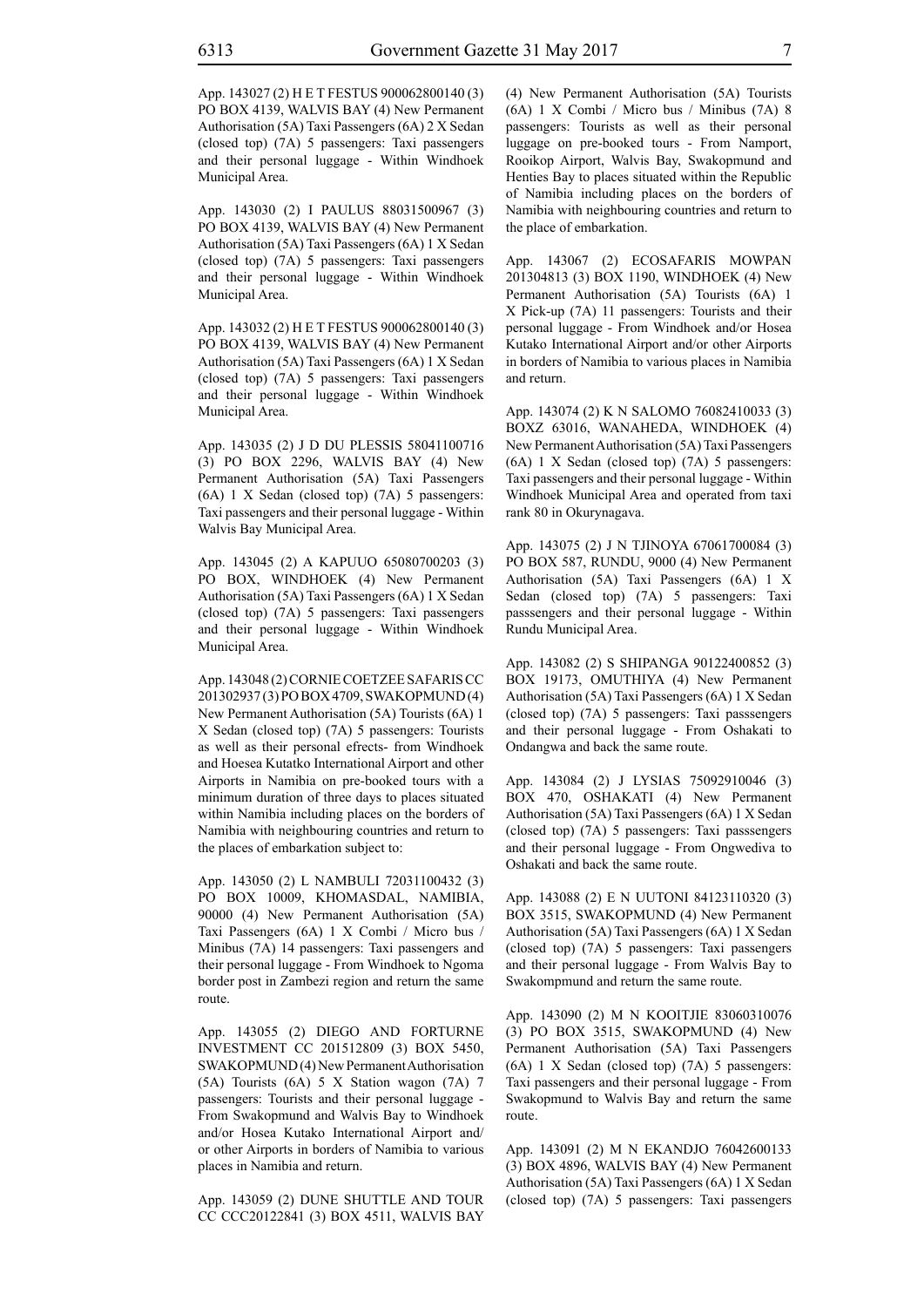and their personal luggage - From Swakopmund to Walvis Bay and return the same route.

App. 143092 (2) P N UUSIKU 78051310012 (3) BOX 9053, SWAKOPMUND (4) New Permanent Authorisation (5A) Taxi Passengers (6A) 1 X Sedan (closed top) (7A) 5 passengers: Taxi passengers and their personal luggage - From Swakopmund to Walvis Bay and return the same route.

App. 143096 (2) S PICKARD 52012500455 (3) PO BOX 126, OSHIFO, RUACANA, 9000 (4) New Permanent Authorisation (5A) Taxi Passengers (6A) 1 X Station wagon (7A) 7 passengers: Taxi passenger and their personal luggage - From Ruacana to Oshakati via Opuwo and return.

App. 143101 (2) P KAZAO 88062300358 (3) BOX 28243, AUAS VALLEY, 0000 (4) New Permanent Authorisation (5A) Taxi Passengers (6A) 1 X Sedan (closed top) (7A) 5 passengers: Taxi passengers and their personal lugguage - From Taxi rank T37/710 within Windhoek Municipal Area and return.

App. 143103 (2) B TOMAS 65071700239 (3) BOX 7571, WANAHEDA, KATUTURA, WINDHOEK (4) New Permanent Authorisation (5A) Taxi Passengers (6A) 1 X Sedan (closed top) (7A) 5 passengers: Taxi passengers and their personal lugguage - From Taxi rank T1/T26 Ombili in Katutura to town within Windhoek Municipal Area and return.

App. 143106 (2) G N VAN WYK 84061910329 (3) BOX 10176, KHOMASDAL, IWNDHOEK (4) New Permanent Authorisation (5A) Taxi Passengers (6A) 1 X Combi / Micro bus / Minibus (7A) 15 passengers: Taxi passengers and their personal lugguage - From Rehoboth to Windhoek the same route.

App. 143114 (2) A FILAI 55022300117 (3) PO BOX 789, WINDHOEK, NAMIBIA (4) New Permanent Authorisation (5A) Passengers (6A) 2 X Combi / Micro bus / Minibus (7A) 16 passengers: Taxi passengers and their personal luggage - From rank T 201 Havana to town Within Windhoek Municipal Area.

App. 143116 (2) V SHIIMI 90052000737 (3) BOX 62744, WANAHEDA, 00000 (4) New Permanent Authorisation (5A) Taxi Passengers (6A) 1 X Sedan (closed top) (7A) 1 passengers: Taxi passengers and their personal luggage - From rank 301 Greenwell Matongo to town within Windhoek Municipal Area

App. 143118 (2) J N MANDUME 81212131444 (3) BOX 1730, GOBABIS (4) New Permanent Authorisation (5A) Taxi Passengers (6A) 1 X Sedan (closed top) (7A) 5 passengers: Taxi passengers and their personal lugguage - Within Gobabis Municipal Area.

App. 143141 (2) SENSE OF AFRICA (PTY) LTD 93219 (3) BOX 2058, WINDHOEK (4) New Permanent Authorisation (5A) Tourists (6A) 1 X Combi / Micro bus / Minibus (7A) 14 passengers: Tourist as well as their personal luggage - From Windhoek and/or Hosea Kutako International Airport to places situated within Windhoek Municipal Area and within Namibia including places on the borders of Namibia and return.

App. 143168 (2) B HAMUNYELA 63033000460 (3) PO BOX 61467, KATUTURA, WINDHOEK, 9000 (4) New Permanent Authorisation (5A) Taxi Passengers (6A) 1 X Sedan (closed top) (7A) 5 passengers: Taxi passengers and their personal luggage: Taxi rank T87 Katutura to town within Windhoek Municipal Area.

App. 143171 (2) SUNSHINE TOURS (PTY) LTD. CC20120658 (3) BOX 4091, SWAKOPMUND (4) New Permanent Authorisation (5A) Tourists (6A) 2 X Bus (single deck) (7A) 62 passengers: Tourists and their personal luggage - From Windhoek International Airport to various places situated Within Namibia and via same route

App. 143172 (2) T NGHILALULWA 48122400523 (3) PO BOX 61467, KATUTURA, WINDHOEK (4) New Permanent Authorisation (5A) Taxi Passengers (6A) 1 X Combi / Micro bus / Minibus (7A) 16 passengers: Taxi passengers and their personal luggage: From taxi rank T87 to town within Windhoek Municipal Area.

App. 143184 (2) HAISINDI E S 79092610453 (3) PO BOX 24014, WINDHOEK, NAMIBIA (4) New Permanent Authorisation (5A) Taxi Passengers (6A) 1 X Sedan (closed top) (7A) 5 passengers: Taxi passengers and their personal luggage: Within Windhoek Municipal Area.

App. 143185 (2) TOMMY'S TOURS AND SAFARIS 56092800098 (3) BOX 3599, VINETA, SWAKOPMUND (4) New Permanent Authorisation (5A) Tourists (6A) 5 X Station wagon (7A) 7 passengers: Tourists as well as their personal luggage on pre-booked tours - Between Walvis Bay/Rooikop Airport and/or Windhoek/ Hosea Kutako International Airport to different tourists destinations situated within the Republic of Namibia and return to the place of embarkation.

App. 143189 (2) I K KANDOWA 84022810068 (3) BOX 1155, OUTAPI, 0000 (4) New Permanent Authorisation (5A) Taxi Passengers (6A) 2 X Sedan (closed top) (7A) 5 passengers: Taxi passengers and their personal luggage - From Oshakati to Outapi and return

App. 143191 (2) E M LINGEZA 84103110201 (3) BOX 55356, ROCKY CREST, WINDHOEK (4) New Permanent Authorisation (5A) Taxi Passengers (6A) 1 X Sedan (open top) (7A) 5 passengers: Taxi passengers and their personal luggage - From taxi rank Rocky Crest to town within Windhoek Municipal Area.

App. 143207 (2) J SHIMANDA 56071200644 (3) PO BOX 63012, KATUTURA, WINDHOEK, NAMIBIA (4) New Permanent Authorisation (5A) Taxi Passengers (6A) 1 X Sedan (closed top) (7A)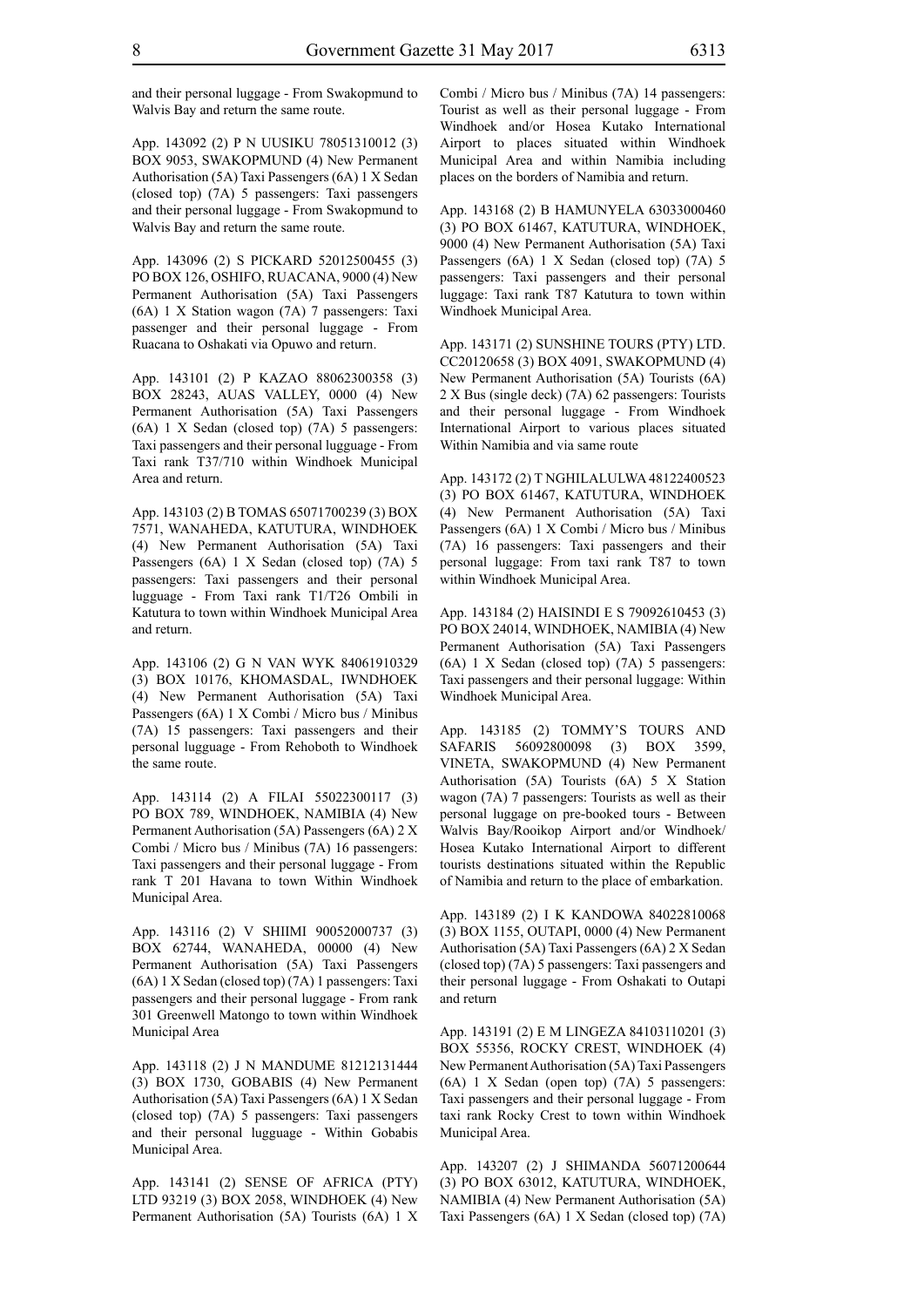5 passengers: Taxi passengers and thei personal luggage - From rank T262 Greenwell Matongo to town Within Windhoek Municipal Area.

App. 143208 (2) CROWN TOURS AND SAFARIS CC. CC20127884 (3) BOX 168, USAKOS (4) New Permanent Authorisation (5A) Tourists (6A) 1 X Bus (single deck) (7A) 18 passengers: Tourists as well as their personal lugguage - From Windhoek an/or the Hosea kutako International Airport to hotels, lodges and/or boarding houses situated Windhoek Municipal Area and to places situated within the Republic of Namibia and return.

App. 143210 (2) J T N H NGHITETE 89062700438 (3) BOX 25947, WINDHOEK (4) New Permanent Authorisation (5A) Taxi Passengers (6A) 1 X Sedan (closed top) (7A) 5 passengers: Taxi passengers and their personal luggage - From taxi rank 314 Khomasdal to town within Windhoek Municipal Area.

App. 143212 (2) J S HANGULA 89031700797 (3) BOX 62538, KATUTURA, WINDHOEK (4) New Permanent Authorisation (5A) Taxi Passengers (6A) 1 X Sedan (closed top) (7A) 5 passengers: Taxi Passengers and their personal lugguage - From taxi rank Katutura to town within Windhoek Municipal Area.

App. 143214 (2) M N SHATILWE 94052000226 (3) BOX 61929, KATUTURA, WINDHOEK (4) New Permanent Authorisation (5A) Taxi Passengers (6A) 1 X Sedan (closed top) (7A) 5 passengers: Taxi passengers and their personal luggage - From taxi rank 27 Khomasdal to Town and within Windhoek Municipal Area.

App. 143223 (2) EMMSAFRICA TOURS AND TRANSFERS CC 201701323 (3) BOX 5011, DIVUNDU, RUNDU (4) New Permanent Authorisation (5A) Tourists (6A) 1 X Station wagon (7A) 7 passengers: Tourists and their personal luggage - From Hosea Kutako International Airport to Windhoek and places situated within Namibia as per annexure 'A'.

App. 143226 (2) I I MUNDJELE 94052400208 (3) BOX 999, OUTAPI (4) New Permanent Authorisation (5A) Taxi Passengers (6A) 1 X Sedan (closed top) (7A) 5 passengers: Taxi passengers and their personal luggage - From Eenhana to Ondangwa via Okongo and back the same route.

App. 143227 (2) RR ORR 85040810733 (3) PO BOX 11, WINDHOEK (4) New Permanent Authorisation (5A) Taxi Passengers (6A) 1 X Sedan (closed top) (7A) 5 passengers: Taxi paseengers and their personal luggage: From taxi rank 23 Khomasdal to town within Windhoek Municipal Area.

App. 143234 (2) W SHILONGO 81071210491 (3) BOX 2438, ONDANGWA, 00000 (4) New Permanent Authorisation (5A) Taxi Passengers (6A) 1 X Sedan (closed top) (7A) 5 passengers: Passenger and their personal luggage - From Ondangwa- Oshakati - Oshikango and Eenhana

App. 143235 (2) A N T LAMECK 57061601000 (3) BOX 40147, AUSSPANNPLATZ, WINDHOEK (4) New Permanent Authorisation (5A) Passengers (6A) 1 X Combi / Micro bus / Minibus (7A) 16 passengers: Passenger and their personal luggage - From Windhoek, Okongo, Eenhna, Oshikango and back the same route.

App. 143236 (2) S KRISTOF 661021000077 (3) BOX 1954, WINDHOEK (4) New Permanent Authorisation (5A) Taxi Passengers (6A) 1 X Sedan (closed top) (7A) 5 passengers: Taxi passenger and their personal luggage - From taxi rank 64 Freedom land in Katutura to town within Windhoek Municipal Area.

App. 143244 (2) L D SHAHANGWAPO 760202- 10774 (3) PO BOX 62869, WANAHEDA, WINDHOEK (4) New Permanent Authorisation (5A) Taxi Passengers (6A) 1 X Sedan (closed top) (7A) 5 passengers: Taxi passengers and their personal luggage: From Havana to town within Windhoek Municipal Area.

App. 143245 (2) N NDIVAYELE 77070710127 (3) BOX 847, OHANGWENA (4) New Permanent Authorisation (5A) Taxi Passengers (6A) 1 X Combi / Micro bus / Minibus (7A) 16 passengers: Taxi passengers and their luggage - From Oshikango to Rundu and back the same route.

App. 143246 (2) A M MUPASHI 87080200350 (3) BOX 24148, WINDHOEK, 0000 (4) New Permanent Authorisation (5A) Taxi Passengers (6A) 1 X Sedan (closed top) (7A) 5 passengers: Taxi passengers and their personal luggage from Taxi rank No T263 Wanaheda to town within Windhoek Municipal Area.

App. 143247 (2) E KATAMELO 61010400436 (3) PO BOX 5809, AUSSPANNPLATZ, WINDHOEK (4) New Permanent Authorisation (5A) Taxi Passengers (6A) 1 X Sedan (closed top) (7A) 5 passengers: Taxi passengers and their personal luggage - From taxi rank T207 Goreangab Dam to UNAM taxi rank T508 within Windhoek Municipal Area.

App. 143248 (2) LEOANARD DANIEL SHA-HANGWAPO 201307161 (3) BOX 62869, WANAHEDA, KATUTURA, WINDHOEK (4) New Permanent Authorisation (5A) Passengers (6A) 1 X Bus (double deck) (7A) 28 passengers: Tax passengers and their personal luggage - From Ruacana to Lüderitz and back the same route.

App. 143251 (2) S N NUUYUNI 73092600177 (3) PO BOX 26689, WINDHOEK (4) New Permanent Authorisation (5A) Taxi Passengers (6A) 1 X Combi / Micro bus / Minibus (7A) 26 passengers: Taxi passengers and their personal luggage - From taxi rank T25 Katutura to Oshakati via Elim and return the same route.

App. 143252 (2) I NANGOMBE 82010510496 (3) PO BOX 19416, OMUTHIYA (4) New Permanent Authorisation (5A) Taxi Passengers (6A) 1 X Station wagon (7A) 7 passengers: Taxi passengers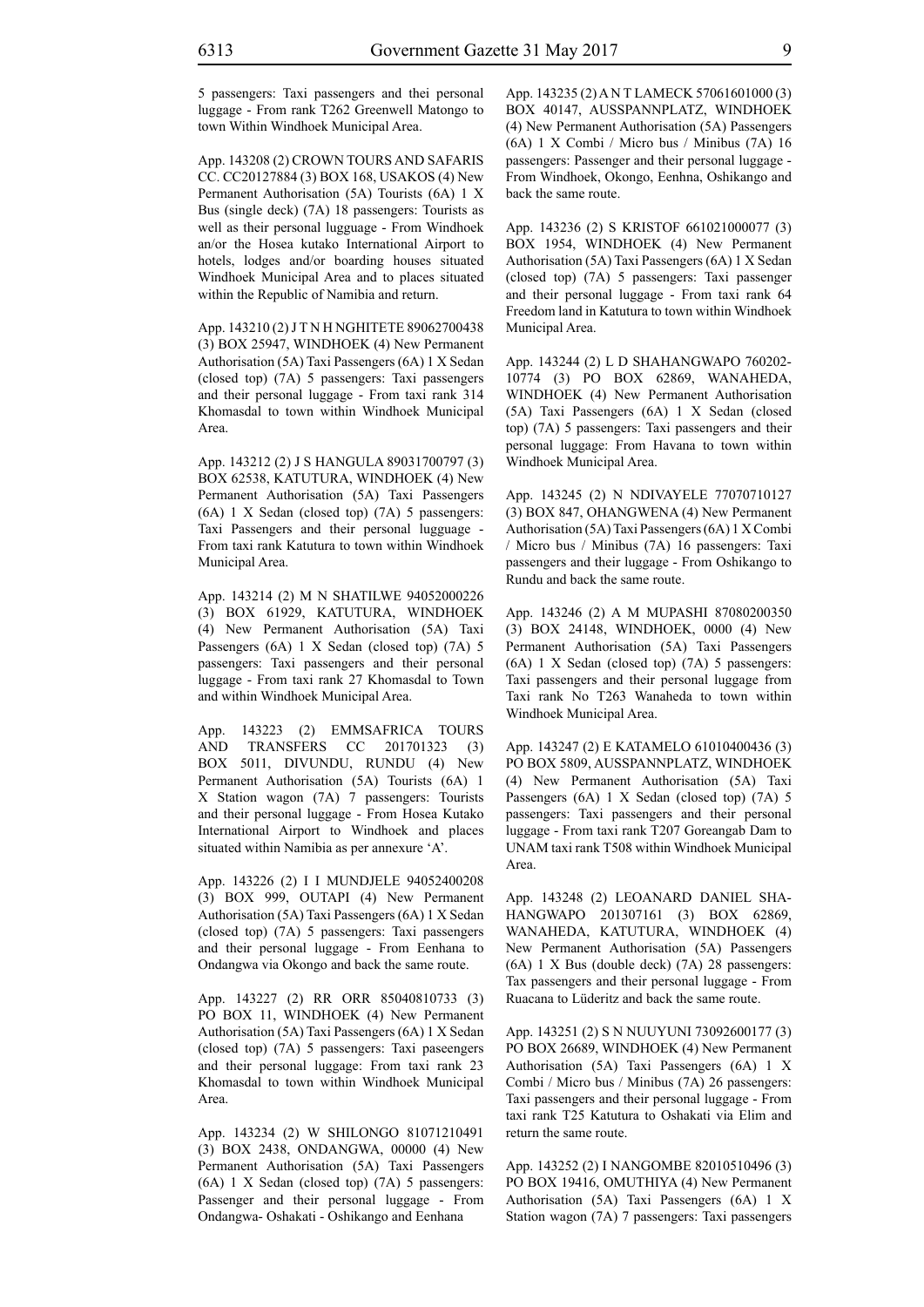and their personal luggage - From Omuthiya to Eenhana and return the same route.

App. 143253 (2) L GWOMBULU 83010310285 (3) PO BOX 1759, OTJIWARONGO, NAMIBIA (4) New Permanent Authorisation (5A) Taxi Passengers (6A) 1 X Sedan (closed top) (7A) 5 passengers: Taxi passengers and their personal luggage - From Ombili location to town within Otjiwarongo Municipal Area.

App. 143256 (2) ANANIAS SHAANIKA 84050411709 (3) PO BOX 3540, WINDHOEK, NAMIBIA (4) New Permanent Authorisation (5A) Taxi Passengers (6A) 1 X Sedan (closed top) (7A) 5 passengers: Taxi passengers and their personal luggage - From Windhoek to Okahao and return back the same route.

App. 143257 (2) T NGHIPUULENGA 61090- 600194 (3) PO BOX 326, GROOTFONTEIN (4) New Permanent Authorisation (5A) Taxi Passengers (6A) 1 X Combi / Micro bus / Minibus (7A) 16 passengers: Taxi passengers and their personal luggage - From Grootfontein to Oshakati via Rundu and back the same route.

App. 143258 (2) J HANGULA 8812500582 (3) BOX 19541, OMUTHIYA (4) New Permanent Authorisation (5A) Taxi Passengers (6A) 1 X Sedan (closed top) (7A) 5 passengers: Taxi passengers and their personal luggage - From Oshakati to Oshikango via Ondangwa and return.

App. 143259 (2) D KAMBONDE 86031300281 (3) PO BOX 62580, SOWETO, WINDHOEK, 9000 (4) New Permanent Authorisation (5A) Taxi Passengers (6A) 1 X Sedan (closed top) (7A) 5 passengers: Taxi passengers and their personal luggage - From Wanaheda taxi rank T253 to town within Windhoek Municipal Area.

App. 143260 (2) K KAMUKWEMA 79021010054 (3) BOX 95542, SOWETO WINDHOEK (4) New Permanent Authorisation (5A) Taxi Passengers (6A) 1 X Sedan (closed top) (7A) 5 passengers: Taxi passengers and their personal luggage - From taxi rank Okuryangava to town within Windhoek Municipal Area.

App. 143261 (2) D MUSHIMBA 73110300486 (3) BOX 326, GROOTFONTEIN (4) New Permanent Authorisation (5A) Taxi Passengers (6A) 1 X Station wagon (7A) 7 passengers: Taxi passengers and their personal luggage - From Grootfontein to Oshakati and return.

App. 143262 (2) C BOHITILE 71052000169 (3) PO BOX 5809, AUSSPANNPLATZ, WINDHOEK (4) New Permanent Authorisation (5A) Taxi Passengers (6A) 1 X Sedan (closed top) (7A) 5 passengers: Taxi passengers and their personal luggage - From Khomasdal Taxi rank No. 333 to Northen industrial taxi rank T751.

App. 143263 (2) F N NTINDA 90061000469 (3) PO BOX 60939, KATUTURA, WINDHOEK, 9000 (4) New Permanent Authorisation (5A) Taxi Passengers (6A) 1 X Sedan (closed top) (7A) 5 passengers: Taxi passengers and their personal luggage - From taxi rank 19 at Wanaheda, Katutura to Town and within Windhoek Municipal Area.

App. 143265 (2) H P HAINGHUMBI 87110500020 (3) BOX 1226, WINDHOEK (4) New Permanent Authorisation (5A) Taxi Passengers (6A) 1 X Sedan (closed top) (7A) 5 passengers: Taxi passengers and their personal luggage - From taxi rank 63 at Ombili Katutura to Town and within Windhoek Municipal Area.

App. 143267 (2) J S HAMUKOTO 88030701128 (3) BOX 13299, WINDHOEK (4) New Permanent Authorisation (5A) Taxi Passengers (6A) 1 X Sedan (closed top) (7A) 5 passengers: Taxi passengers and their personal luggage - From taxi rank 63 at Ombili, Katutura to Town and within Windhoek Municipal Area.

App. 143270 (2) J C GOLIATH 850401806 (3) BOX 41034, AUSSPANNPLATZ, WINDHOEK (4) New Permanent Authorisation (5A) Taxi Passengers (6A) 1 X Sedan (closed top) (7A) 5 passengers: Taxi passengers and their personal luggage - From taxi rank 19 at Goreangab Dam/ Wanaheda, Katutura to Town and within Windhoek Municipal Area.

App. 143273 (2) SELMA TUTUMINA NAMBAHU 75112800232 (3) PO BOX 26322, WINDHOEK, NAMIBIA (4) New Permanent Authorisation (5A) Taxi Passengers (6A) 1 X Sedan (closed top) (7A) 5 passengers: Taxi passengers and their personal luggage - From Katutura to town within Windhoek Municipal Area.

App. 143277 (2) ZJ OTSILE 84062510340 (3) PO BOX 5809, AUSSPANNPLATZ, WINDHOEK, NAM, 9000 (4) New Permanent Authorisation (5A) Taxi Passengers (6A) 1 X Sedan (closed top) (7A) 5 passengers: Taxi passengers and their personal luggage - From taxi stop T153 Havana to taxi rank 717 in Windhoek city centre and within Windhoek Municipal Area.

App. 143278 (2) ELIA AUGUSTUS KANDIWAPA 96092400235 (3) PO BOX 26372, WINDHOEK (4) New Permanent Authorisation (5A) Taxi Passengers (6A) 1 X Sedan (closed top) (7A) 5 passengers: From Namibia, Caprivi

App. 143279 (2) F FILLIPUS 77103000247 (3) BOX 3001, ONANKALI (4) New Permanent Authorisation (5A) Taxi Passengers (6A) 1 X Station wagon (7A) 7 passengers: Taxi passengers and their personal luggage - From Ondangwa to Oshikango via Oshakati and back the same route.

App. 143285 (2) H AMUTHENU 85062410967 (3) BOX 51419, BACHBRECH, WINDHOEK (4) New Permanent Authorisation (5A) Taxi Passengers (6A) 2 X Sedan (closed top) (7A) 5 passengers: Taxi passengers and their personal luggage - From taxi stop T153 Gorengab in Katutura to taxi rank 717 in Windhoek city centre and within Windhoek Municipal Area.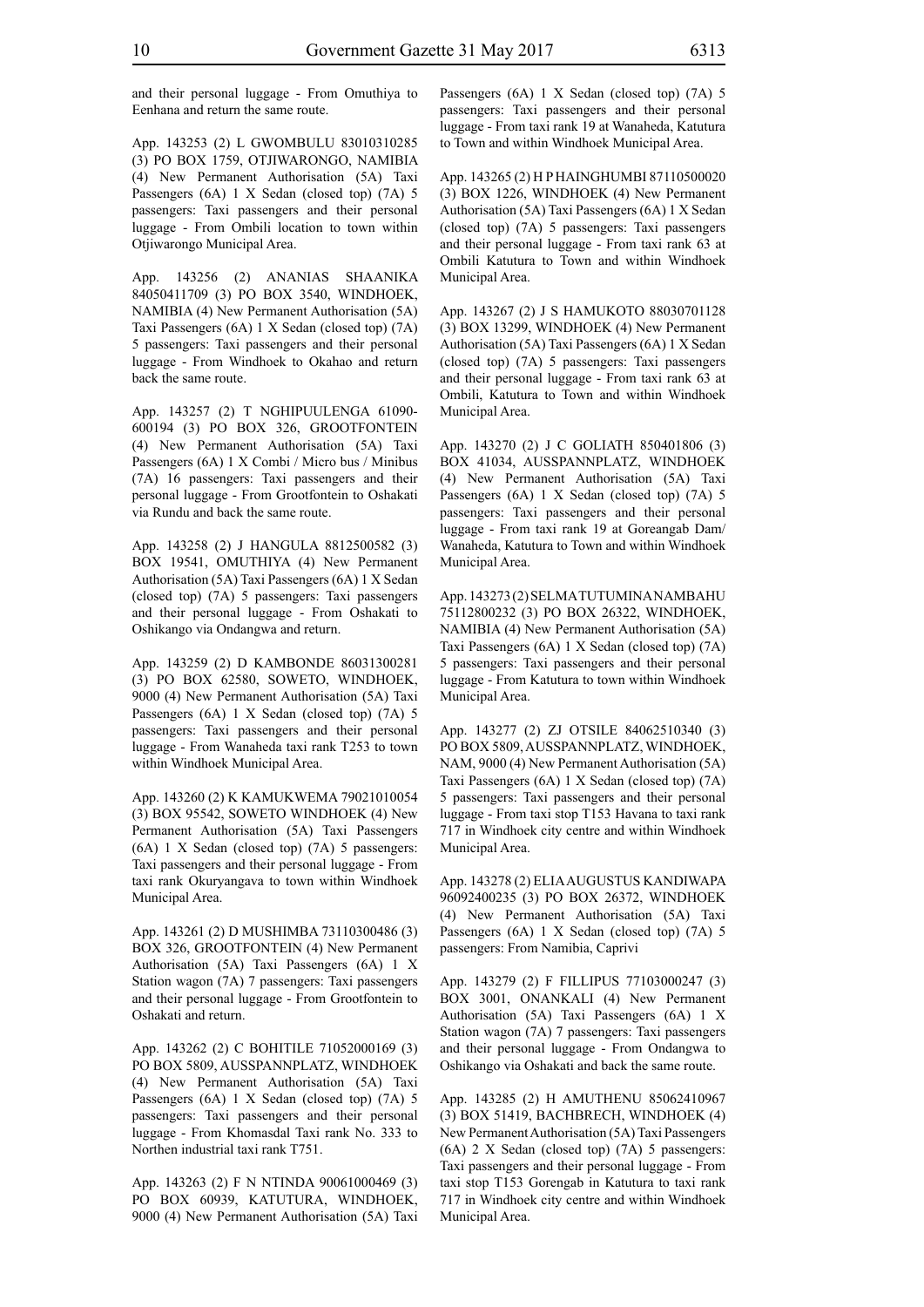App. 143293 (2) NDEUTAPO TRANSFERS AND TOURS CC201502277 (3) BOX 131036, EENHANA, 0000 (4) New Permanent Authorisation (5A) Tourists (6A) 2 X Pick-up (7A) 5 passengers: Tourists as well as their personal luggage - Within Okaukuejo to Omuthiya, Ongwediv and surroundings on pre-booked tours and on request to places situated within the Republic of Namibia and return to the place of embarkation.

App. 143296 (2) JOSEPH SARTIEL NDEIPANDA 56050900566 (3) PO BOX 60908, KATUTURA, WINDHOEK (4) New Permanent Authorisation (5A) Taxi Passengers (6A) 1 X Sedan (closed top) (7A) 5 passengers: Taxi passengers and their persnal luggage - From Otjomuise to town within Windhoek Municipal Area.

App. 143298 (2) S T SAKARIA 84041710189 (3) PO BOX 5751, WALVIS BAY (4) New Permanent Authorisation (5A) Taxi Passengers (6A) 1 X Sedan (closed top) (7A) 5 passengers: Taxi passengers and their personal luggage - From Swakopmund to Walvis Bay and return.

App. 143299 (2) J M JESAJA 84102610162 (3) BOX 5751, WALVIS BAY (4) New Permanent Authorisation (5A) Taxi Passengers (6A) 1 X Sedan (closed top) (7A) 5 passengers: Taxi passengers and their personal luggage - From Swakopmund to Walvis Bay and return.

App. 143301 (2) F W FRANS 96090600032 (3) PO BOX 64023, WINDHOEK, NAMIBIA, 90000 (4) New Permanent Authorisation (5A) Taxi Passengers (6A) 1 X Station wagon (7A) 7 passengers: Taxi passengers and their personal luggage - From Windhoek to Swakopmund and return the same route.

App. 143302 (2) M N MICHAEL 8810500537 (3) BOX 26553, WINDHOEK (4) New Permanent Authorisation (5A) Taxi Passengers (6A) 1 X Sedan (closed top) (7A) 5 passengers: Taxi passengers and their personal luggage - From taxi rank Otjomuise to Grove Mall to town within Windhoek Municipal Area.

App. 143304 (2) G HANGALO 8503300497 (3) BOX 24193, WINDHOEK (4) New Permanent Authorisation (5A) Taxi Passengers (6A) 1 X Sedan (closed top) (7A) 5 passengers: Taxi passengers and their personal luggage - From Katutura to Maerua Mall and return.

App. 143307 (2) MATIAS ESTER MWALIKUTYA 94082100059 (3) PO BOX 60908, KATUTURA, WINDHOEK (4) New Permanent Authorisation (5A) Taxi Passengers (6A) 1 X Sedan (closed top) (7A) 5 passengers: Taxi passengers and their personal luggage - From Otjomuise to town within Windhoek Municipal Area.

App. 143308 (2) J O NEGUMBO 82102410455 (3) BOX 1294, OTJIWARONGO (4) New Permanent Authorisation (5A) Taxi Passengers (6A) 1 X Sedan (closed top) (7A) 5 passengers: Passengers and their personal luggage - Within Otjiwarongo Municipal Area.

App. 143310 (2) P S FRANS 82112110330 (3) BOX 1778, OTJIWARONGO (4) New Permanent Authorisation (5A) Taxi Passengers (6A) 1 X Sedan (closed top) (7A) 5 passengers: Passengers and their personal luggage - Within Otjiwarongo Municipal Area.

App. 143311 (2) T N SHIPA 71122410042 (3) BOX 62613, SOWETO, WINDHOEK (4) New Permanent Authorisation (5A) Taxi Passengers (6A) 1 X Sedan (closed top) (7A) 5 passengers: Taxi passengers and their personal luggage - From Otjomuise to town within Windhoek Municipal Area.

App. 143314 (2) JOHANNES ABEDNEGO TULELA 92030600504 (3) PO BOX 13530, EENHANA (4) New Permanent Authorisation (5A) Taxi Passengers (6A) 1 X Sedan (closed top) (7A) 5 passengers: Taxi passengers and their personal luggage - From Otjomuise to town within Windhoek Municipal Area.

App. 143326 (2) S N NDEMUNONGWA 830219- 10319 (3) BOX 4601, WINDHOEK (4) New Permanent Authorisation (5A) Taxi Passengers (6A) 1 X Sedan (closed top) (7A) 5 passengers: Taxi passengers and their personal luggage - From taxi rank 80/ Okuryangava in Goreangab Dam to town via Katutura and return.

App. 143329 (2) E OYERO 88082200111 (3) BOX 95082, SOWETO MARKET, WINDHOEK (4) New Permanent Authorisation (5A) Taxi Passengers (6A) 1 X Sedan (closed top) (7A) 5 passengers: Taxi passengers and their personal luggage - From taxe rank 32 Shandumbala Location, Katutura to taxi ranks situated near Shopping areas in town, Windhoek and return.

App. 143330 (2) G N HAUKONGO 75111110477 (3) BOX 20849, WINDHOEK (4) New Permanent Authorisation (5A) Taxi Passengers (6A) 1 X Sedan (closed top) (7A) 5 passengers: Taxi passengers and their personal luggage - From taxe rank 74 Shandumbala Location, Katutura to taxi ranks situated near Shopping areas in town, Windhoek and return.

App. 143340 (2) L H SHINANA 81011210258 (3) BOX 64369, WINDHOEK (4) New Permanent Authorisation (5A) Taxi Passengers (6A) 1 X Sedan (closed top) (7A) 5 passengers: Taxi passengers and their personal luggage - From taxi rank T79 in Okuryangava to Town and within Windhoek Municipal Area.

App. 143351 (2) E KANGOMBE 80060410175 (3) BOX 2600, SWAKOPMUND (4) New Permanent Authorisation (5A) Taxi Passengers (6A) 1 X Combi / Micro bus / Minibus (7A) 16 passengers: Taxi passengers and their personal luggage - From Swakopmund to Katima Mulilo via Okakarara and back the same route.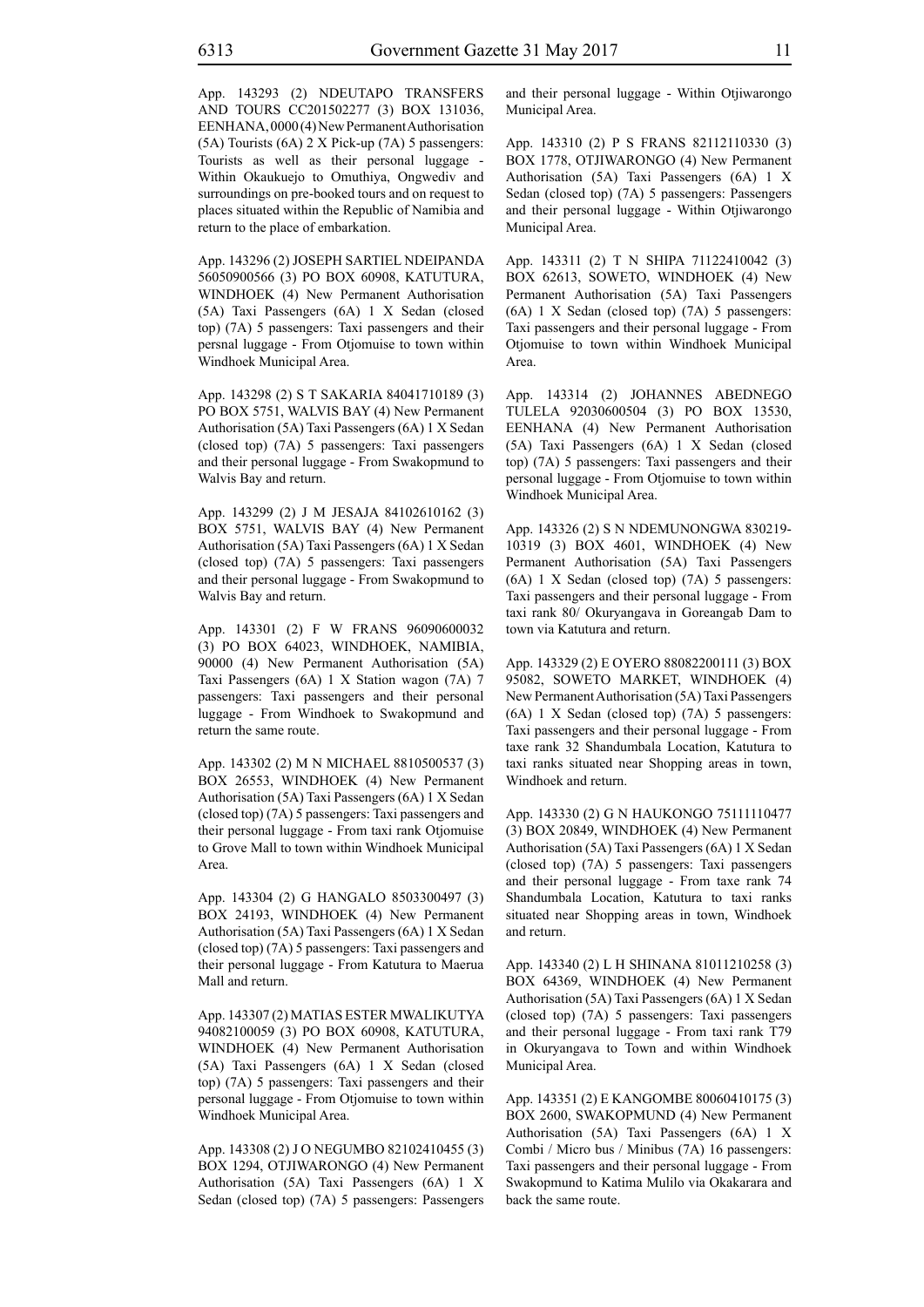App. 143007 Permit 57531/1 (2) B W CAMPBELL to H M S HEYN 93030300722 (3) PO BOX 21684, WINDHOEK, 00000 (4) Transfer of Authorisation (5A) Taxi Passengers (6A) 1 X Sedan (closed top) (7A) 5 passengers: Taxi passengers and their personal lugguage - From Suiderhof to places within Windhoek Municipal Area and return.

App. 143115 Permit 59121/1 (2) E HAMALWA 66081100588 (3) BOX 43, OSHAKATI (4) Replacement of Vehicle (5A) Passengers (6A) 1 X Bus (single deck) (7A) 15 passengers: Passengers and their personal lugguage - From Oshakati (designated Bus Stop by the Municipality) to Oranjemund (designated Bus Stop by the Municipality) and return.

App. 143203 Permit 33227/4 (2) P NEMBENGE 74111200435 (3) BOX 996, OSHAKATI, 90000 (4) Change Route, Particulars etc. (5A) Taxi Passengers (6A) 1 X Sedan (closed top) (5B) Taxi Passengers (6B) 1 X Sedan (closed top) (7A) 5 passengers: Taxi passengers amd their luggage - From Oshakati/ Ongwediva to Oshikango via Omungwelume and back the same route. (7B) 5 passengers: Passenger and their personal luggage - From Oshakati to Omunwelume-Ongwediva and return via the same route.

App. 143325 (2) J K L HAMUTENYA 87092900069 (3) BOX 6429, AUSSPANNNPLATZ, WINDHOEK (4) New Permanent Authorisation (5A) Taxi Passengers (6A) 1 X Sedan (closed top) (7A) 5 passengers: Taxi passengers and their personal luggage - From Pioneerspark taxi rank T478 to Oamites and return the same route.

App. 143331 (2) J ARON 81070310271 (3) BOX 11185, KLEIN WINDHOEK, WINDHOEK (4) New Permanent Authorisation (5A) Taxi Passengers (6A) 1 X Sedan (closed top) (7A) 5 passengers: Taxi passengers and personal luggage - From Hakahana to town within Windhoek Municipal Area.

App. 143334 (2) M HANGULA 85052210237 (3) BOX 65255, KATUTURA, WINDHOEK, 9000 (4) New Permanent Authorisation (5A) Taxi Passengers (6A) 1 X Sedan (closed top) (7A) 5 passengers: Taxi passengers and personal luggage - From Okuryangava Taxi Stop 80 to Wernhil Park within Windhoek Municipal Area.

App. 143339 (2) SEBASTIAANUS SIMEON 72102800474 (3) PRIVATE BAG 50909, BACHBRECHT, WINDHOEK (4) New Permanent Authorisation (5A) Taxi Passengers (6A) 1 X Sedan (closed top) (7A) 5 passengers: Taxi passengers and their personal luggage - From Goreangab Dam to town within Windhoek Municipal Area.

App. 143341 (2) M N ARON 70121201449 (3) PO BOX 8320, BACHBRECHT, whk, 9000 (4) New Permanent Authorisation (5A) Taxi Passengers (6A) 1 X Sedan (closed top) (7A) 5 passengers: Taxi passengers and their personal luggage - From Goreangab Dam to Shoprite within Windhoek Municipal Area.

App. 143342 (2) MARUNGU VALENTINUS KANYANGA 77081500439 (3) PO BOX 75075, KATUTURA, SOWETO (4) New Permanent Authorisation (5A) Taxi Passengers (6A) 1 X Sedan (closed top) (7A) 5 passengers: Taxi passengers and personal luggage - From Otjomuise Taxi rank No. T554 to Rocky Crest taxi rank No. 34 Long Island street, Kleine Kuppe 572 Sesriem street.

App. 143346 (2) ALFRED MARTIN 84010111747 (3) PO BOX 952, RUNDU (4) New Permanent Authorisation (5A) Taxi Passengers (6A) 1 X Sedan (closed top) (7A) 5 passengers: Taxi passengers and their personal luggage - From Kehemu location to town within Rundu Municipal Area.

App. 143347 (2) L N MUKOYA 83032510716 (3) PO BOX 2703, RUNDU (4) New Permanent Authorisation (5A) Taxi Passengers (6A) 1 X Sedan (closed top) (7A) 5 passengers: Taxi passengers and their personal luggage - From Safari to Ndama Within Rundu Municipal Area.

App. 143349 (2) L N MUKOYA 83032510716 (3) PO BOX 2703, RUNDU (4) New Permanent Authorisation (5A) Taxi Passengers (6A) 1 X Sedan (closed top) (7A) 5 passengers: Taxi passengers and their personal luggage - From Safari to Tutungeni Within Rundu Municipal Area.

App. 143352 (2) E N NIINKOTI 77022810060 (3) PO BOX 2911, SWAKOPMUND (4) New Permanent Authorisation (5A) Taxi Passengers (6A) 1 X Sedan (closed top) (7A) 5 passengers: Taxi passengers and their personal luggage - From Swakopmund to Walvis Bay and return the same route.

App. 143355 (2) I NAKAYI 81090411006 (3) BOX 5098, WALVIS BAY (4) New Permanent Authorisation (5A) Taxi Passengers (6A) 1 X Sedan (closed top) (7A) 5 passengers: Taxi passengers and their personal luggage - From Walvis Bay to Swakopmund and return the same route.

App. 143356 (2) W S BENYAMIN 85070910469 (3) BOX 4697, VINETA, SWAKOPMUND (4) New Permanent Authorisation (5A) Taxi Passengers (6A) 1 X Sedan (closed top) (7A) 5 passengers: Taxi passengers and their personal luggage - From Swakopmund to Henties Bay and return the same route.

App. 143357 (2) MENDAI MUKELA HER-BERT 57021000847 (3) PO BOX 1919, KEET-MANSHOOP (4) New Permanent Authorisation (5A) Taxi Passengers (6A) 1 X Sedan (closed top) (7A) 5 passengers: Taxi passengers and their personal luggage - From Keetmanshoop to town Within Keetmanshoop Municipal Area.

App. 143371 (2) LWISHI ANDREAS 72092300342 (3) PO BOX 4203, ONGWEDIVA (4) New Permanent Authorisation (5A) Taxi Passengers (6A) 1 X Sedan (closed top) (7A) 5 passengers: Taxi passengers and personal luggage - From Oshakati to Ruacana and return the same route.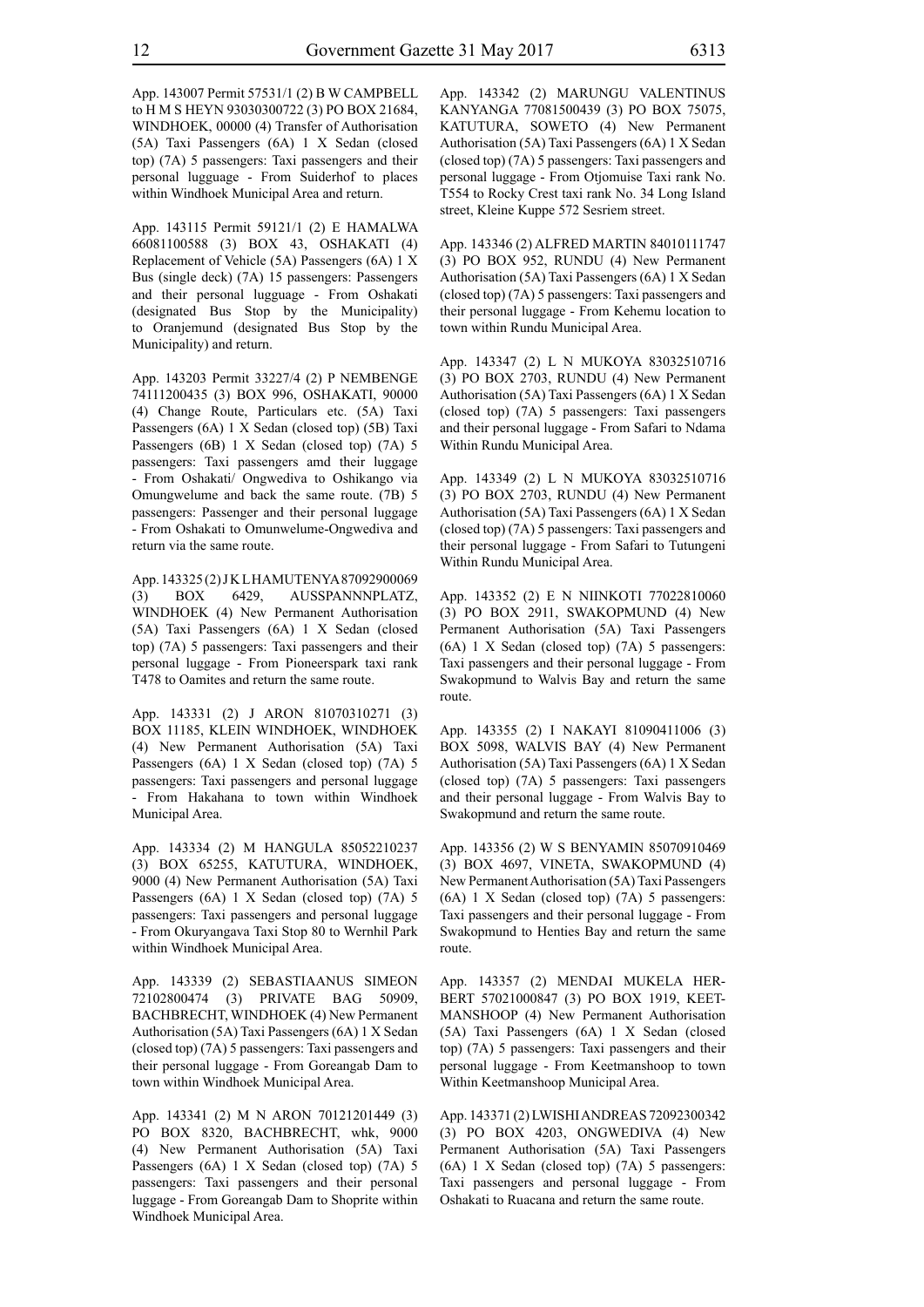App. 143372 (2) T M HAGGAI 72083100212 (3) PO BOX 7542, KATUTURA, WINDHOEK (4) New Permanent Authorisation (5A) Taxi Passengers (6A) 1 X Combi / Micro bus / Minibus (7A) 16 passengers: Taxi passengers and personal luggage - From Katutura taxi rank No. 38 to Groot Aub and return the same route.

App. 143376 (2) L H KUDUVA 63030307190 (3) PO BOX 142, RUACANA, OSHIFO (4) New Permanent Authorisation (5A) Taxi Passengers (6A) 1 X Bus (single deck) (7A) 23 passengers: Taxi passengers and personal luggage - From Ruacana, Utapi, Kamanya, Makange, Otjiwarongo to Windhoek and return the same route.

App. 143378 (2) N SHILONGO 77062710032 (3) BOX 3872, WINDHOEK, 0000 (4) New Permanent Authorisation (5A) Taxi Passengers (6A) 1 X Sedan (closed top) (7A) 5 passengers: Taxi passengers and their personal luggage - From Rocky Crest Taxi rank No. 408 to town within Windhoek Municipal Area.

App. 143383 (2) K N SHITUMBULENI 900- 31501540 (3) BOX 65490, KATUTURA, WIND-HOEK (4) New Permanent Authorisation (5A) Taxi Passengers (6A) 1 X Sedan (closed top) (7A) 5 passengers: Taxi passengers and personal luggage - From Wanaheda Taxi rank No. 256 to Ludwergsdrop.

App. 143388 (2) P K MWAYIFANANGE 91092- 000186 (3) PO BOX 61077, KATUTURA, WIND-HOEK (4) New Permanent Authorisation (5A) Taxi Passengers (6A) 1 X Sedan (closed top) (7A) 5 passengers: Taxi passengers and personal luggage - From Kehemu to town Within Rundu Municipal Area.

App. 143391 (2) J NANGOLO 75040600437 (3) BOX 24902, WINDHOEK (4) New Permanent Authorisation (5A) Taxi Passengers (6A) 1 X Sedan (closed top) (7A) 5 passengers: Taxi passengers and their personal luggage - From Otjomuise to town within Windhoek Municipal Area.

App. 143395 (2) S J M SHIYEPO 71010103393 (3) PRIVATE BAG 2124, RUNDU, 0000 (4) New Permanent Authorisation (5A) Taxi Passengers (6A) 1 X Sedan (closed top) (7A) 5 passengers: Taxi passengers and personal luggage - From Kehemu to town Within Rundu Municipal Area.

App. 143398 (2) S JOSEPH 79061010225 (3) PO BOX 35, OMARURU (4) New Permanent Authorisation (5A) Taxi Passengers (6A) 1 X Sedan (closed top) (7A) 5 passengers: Taxi passengers and personal luggage - From Location to town within Omaruru Municipal Area

App. 143401 (2) DANIEL JOSUA 92071901053 (3) PO BOX 2156, RUNDU (4) New Permanent Authorisation (5A) Taxi Passengers (6A) 1 X Sedan (closed top) (7A) 5 passengers: Taxi passengers and their personal luggage - From Kehemu to town within Rundu Municipal Area.

App. 143403 (2) DAVIS MUTONGA SIUKUTA 63031000129 (3) PO BOX 9710, EROS, WINDHOEK (4) New Permanent Authorisation (5A) Taxi Passengers (6A) 1 X Sedan (closed top) (7A) 5 passengers: Taxi passengers and their personal luggage - From Grysblock to town withn Windhoek Municipal Area.

App. 143408 (2) S N IIPINGE 73062500603 (3) PO BOX 31706, PIONEERS PARK, WINDHOEK (4) New Permanent Authorisation (5A) Taxi Passengers (6A) 1 X Sedan (closed top) (7A) 5 passengers: Taxi passengers and their personal luggage - From Cimbebasia Taxi rank No. T524 to town Within Windhoek Municipal Area and return the same route.

App. 143411 (2) MALAKIA IMMANUEL SIMON SHANDJE-ELAGO 78040600359 (3) PO BOX 3263, WALVIS BAY, NAMIBIA (4) New Permanent Authorisation (5A) Taxi Passengers (6A) 1 X Sedan (closed top) (7A) 5 passengers: Taxi passengers and their personal luggage - From Walvis Bay to Swakopmund and return the same route.

App. 143415 (2) L SHISHIVENI 64081210020 (3) PO BOX 354, OHANGWENA, ONGHA (4) New Permanent Authorisation (5A) Taxi Passengers (6A) 1 X Sedan (closed top) (7A) 5 passengers: Taxi passengers and their personal luggage - From Oshakati to Oshikango and return the same route.

App. 143418 (2) JASON OKASUTE AMAKU-TUWA 96102500687 (3) PO BOX 2542, WIND-HOEK (4) New Permanent Authorisation (5A) Taxi Passengers (6A) 1 X Sedan (closed top) (7A) 5 passengers: Taxi passengers and their personal luggage - From Khomasdal Taxi rank No. T27 to Rocky Crest Taxi rank No. T502 and return the same route.

App. 143422 (2) ANNA MAUJA UUGWANGA 71092400389 (3) PO BOX 1194, ONDANGWA, OSHIKOTO REGION (4) New Permanent Authorisation (5A) Taxi Passengers (6A) 1 X Sedan (closed top) (7A) 5 passengers: Taxi passengers and their personal luggage - From Ondangwa to Eenhana and return the same route.

App. 143426 (2) STEFANUS PENEYAMBEKO 84102910263 (3) PO BOX 60774, KATUTURA, WINDHOEK (4) New Permanent Authorisation (5A) Taxi Passengers (6A) 1 X Combi / Micro bus / Minibus (7A) 14 passengers: Taxi passengers and their personal luggage - From Windhoek to Oshakati and return the same route.

App. 143428 (2) A L MUKUVE 78121010284 (3) BOX 1414, RUNDU, 0000 (4) New Permanent Authorisation (5A) Taxi Passengers (6A) 1 X Sedan (closed top) (7A) 5 passengers: Taxi passengers and their personal luggage - From Tutungeni to Mupini and return the same route

App. 143431 (2) WILHEM SHILOWA 80072- 710209 (3) PO BOX 1579, WINDHOEK, NAMIBIA (4) New Permanent Authorisation (5A)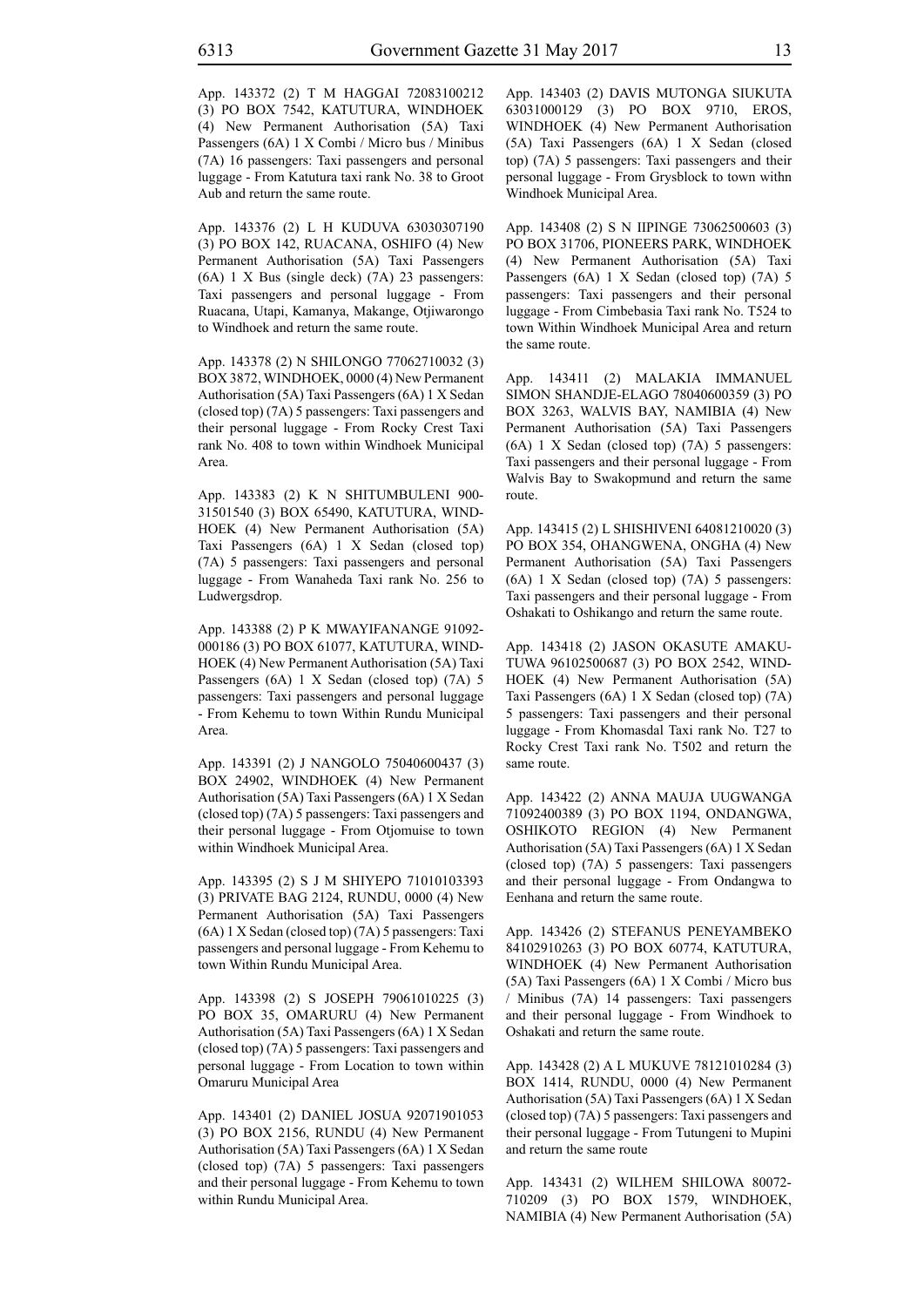Taxi Passengers (6A) 1 X Sedan (closed top) (7A) 5 passengers: Taxi passengers and their personal luggage - From Tobol street to Independence Avenue within Windhoek Municipal Area.

App. 143434 (2) KAMBINDA KRISTINE SIHAWA 93030700240 (3) PO BOX 86, RUNDU (4) New Permanent Authorisation (5A) Taxi Passengers (6A) 2 X Sedan (closed top) (7A) 5 passengers: Taxi passengers and their personal luggage - From Manyangombe to Town Within Rundu Municipal Area.

App. 143455 (2) SUN KAROOS LIFESTYLE SAFARIS (PTY) LTD, 20080135 (3) BOX 40606, AUSSPANNPLATZ, WINDHOEK (4) New Permanent Authorisation (5A) Organised passengers (6A) 1 X Bus (single deck) (7A) 23 passengers: Employees in the employ of the holders as well as their persoanal effects on a daily base - From their residental places situated within Katutura to Daan Viljoen,situated within the Distinct of Windhoek and return via the same route.

App. 143472 (2) UNITRANS RENTALS NAMIBIA (Pty) LTD. 89476 (3) BOX 90135, KLEIN WINDHOEK, WINDHOEK (4) New Permanent Authorisation (5A) Tourists (6A) 2 X Sedan (closed top) (7A) 5 passengers: Tourists and their personal luggage - From Windhoek and/or the Hosea Kutako International Airport to places situated within the Republic of Namibia including places on the borders of Namibia and return.

App. 143475 (2) UNITRANS RENTALS NAMIBIA (pty) LTD. 89476 (3) BOX 90135, KLEIN WINDHOEK, WINDHOEK (4) New Permanent Authorisation (5A) Tourists (6A) 2 X Combi / Micro bus / Minibus (7A) 8 passengers: Tourists and their personal luggage - From Windhoek and/or the Hosea Kutako International Airport to places situated within the Republic of Namibia including places on the borders of Namibia and return.

App. 143482 (2) MDEE SHUTTLE TOUR AND TRANSFER CC 01703953 (3) BOX 25943, WINDHOEK (4) New Permanent Authorisation (5A) Tourists (6A) 1 X Combi / Micro bus / Minibus (7A) 14 passengers: Tourists and their personal luggage - From Walvis Bay and/or the Hosea Kutako International Airport to places situated within the Republic of Namibia including places on the borders of Namibia and return.

App. 143531 (2) OMHIVA SHUTTLE SERVICES CC/2016/05966 (3) PO BOX 2290, WALVIS BAY (4) New Permanent Authorisation (5A) Taxi Passengers (6A) 2 X Station wagon (7A) 7 passengers: Taxi passenger and their personal luggage -from Walvis Bay municipal to Swakopmund and return

App. 143535 (2) SUNSHINE TOURS (PTY) LTD. CC20120658 (3) BOX 4091, SWAKOPMUND (4) New Permanent Authorisation (5A) Tourists (6A) 1 X Bus (single deck) (7A) 62 passengers: Tourists and their personal luggage - From Windhoek International Airport to various places situated Within Namibia and via same route

App. 143539 Permit 35208/0 (2) A M TJIPURA to F TJIPURA 6212010095 (3) BOX 154, OKAKARARA (4) Transfer of Authorisation (5A) Passengers (6A) 1 X Sedan (closed top) (5B) Passengers (6B) 1 X Sedan (closed top) (5C) Taxi Passengers (6C) 1 X Sedan (closed top) (5D) Taxi Passengers (6D) 1 X Sedan (closed top) (7A) 5 passengers: Passenger and their personal luggage - Within Windhoek Municipal Area. (7B) 5 passengers: Passengers and their personal luggage - From rank 72 Claudiusa Kandovazu street to vicinty of Gabron street to town and back the same route.

App. 143539 Permit 34722/2 (2) A M TJIPURA to F TJIPURA 6212010095 (3) BOX 154, OKAKARARA (4) Transfer of Authorisation (5A) Passengers (6A) 1 X Sedan (closed top) (5B) Passengers (6B) 1 X Sedan (closed top) (5C) Taxi Passengers (6C) 1 X Sedan (closed top) (5D) Taxi Passengers (6D) 1 X Sedan (closed top) (7A) 5 passengers: Passenger and their personal luggage - Within Windhoek Municipal Area. (7B) 5 passengers: Passengers and their personal luggage - From rank 72 Claudiusa Kandovazu street to vicinty of Gabron street to town and back the same route.

App. 143549 (2) D LAMPERTH 75100900016 (3) BOX 473, WINDHOEK (4) New Permanent Authorisation (5A) Taxi Passengers (6A) 1 X Sedan (closed top) (7A) 5 passengers: Taxi passengers and their personal luggage - From taxi rank 287 /295 Wanaheda in Katututa to town within Windhoek Municipal Area.

App. 143560 Permit 64849/0 (2) AM GEORGE to F S ENKONO 90031900399 (3) PO BOX 15373, ONDANGWA, 0000 (4) Transfer of Authorisation (5A) Taxi Passengers (6A) 1 X Sedan (closed top) (7A) 5 passengers: Taxi passengers and their personal luggage - From taxi rank T362 in Otjomuise to Goreangab and Khomasdal within Windhoek Municipal Area

App. 143574 (2) K H MUSESE 83070210597 (3) BOX 859, TSUMEB (4) New Permanent Authorisation (5A) Taxi Passengers (6A) 1 X Station wagon (7A) 7 passengers: From Namibia, Khomas

App. 143576 (2) TEMPLE TRAVEL AND TOURS CC. 201701749 (3) BOX 1417, AUSSPANNPLATZ, WINDHOEK (4) New Permanent Authorisation (5A) Tourists (6A) 3 X Sedan (closed top) (7A) 5 passengers: Tourists and their personal luggage on pre-booked tours - From Windhoek and /or Hosea Kutako International or other Airports in Namibia on pre-booked tours within a munimum duration of three days to places situated. Within the Republic of Namibia including places on the borders of Namibia with neighbouring countreis and return to the places of embarkation.